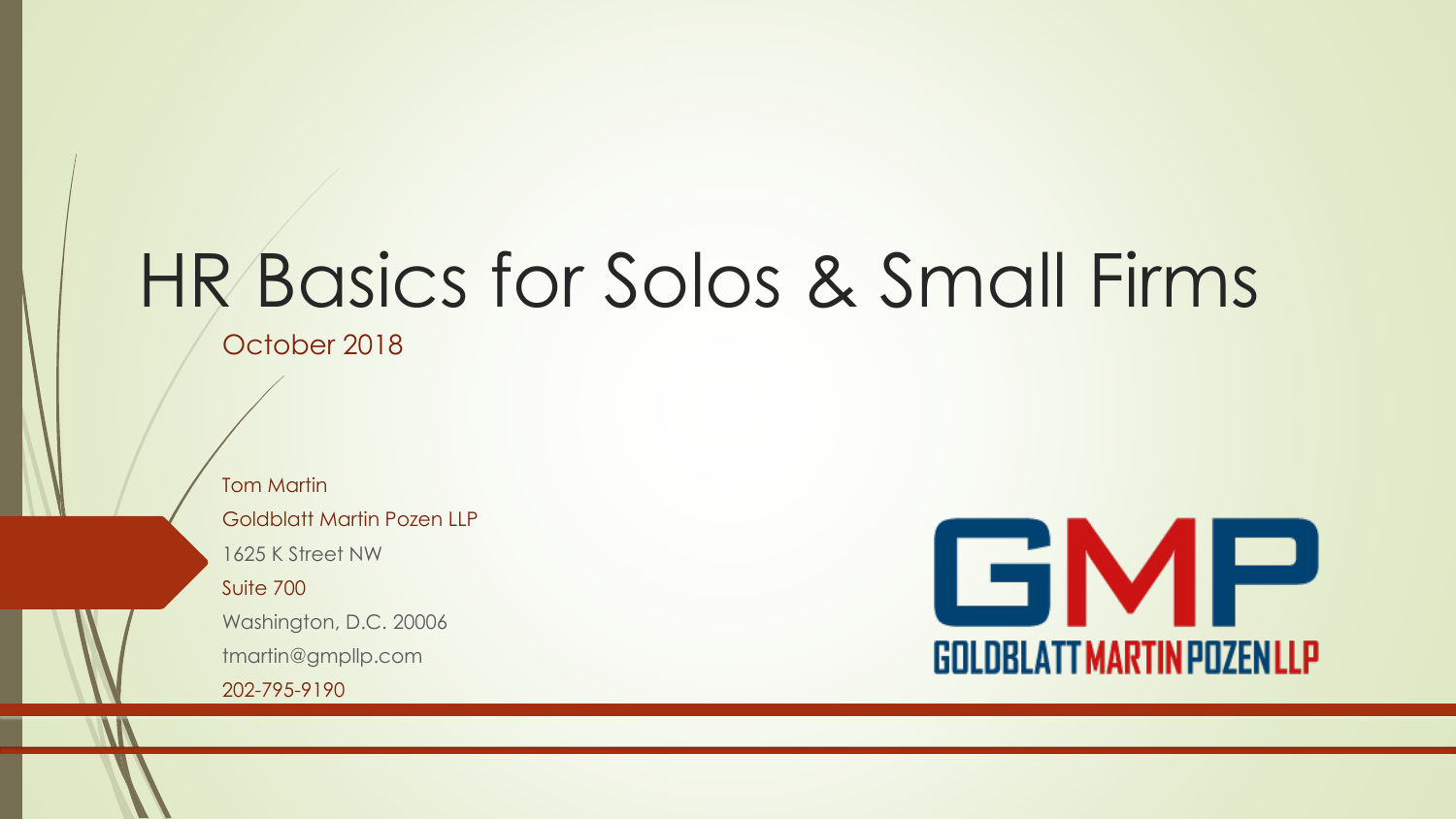#### Agenda

- **D**Introductions
- **D**Unsolicited Advice
- Managing Growth
- Relevant Laws
- Whether to Have an Employee Handbook
- **Discussion**

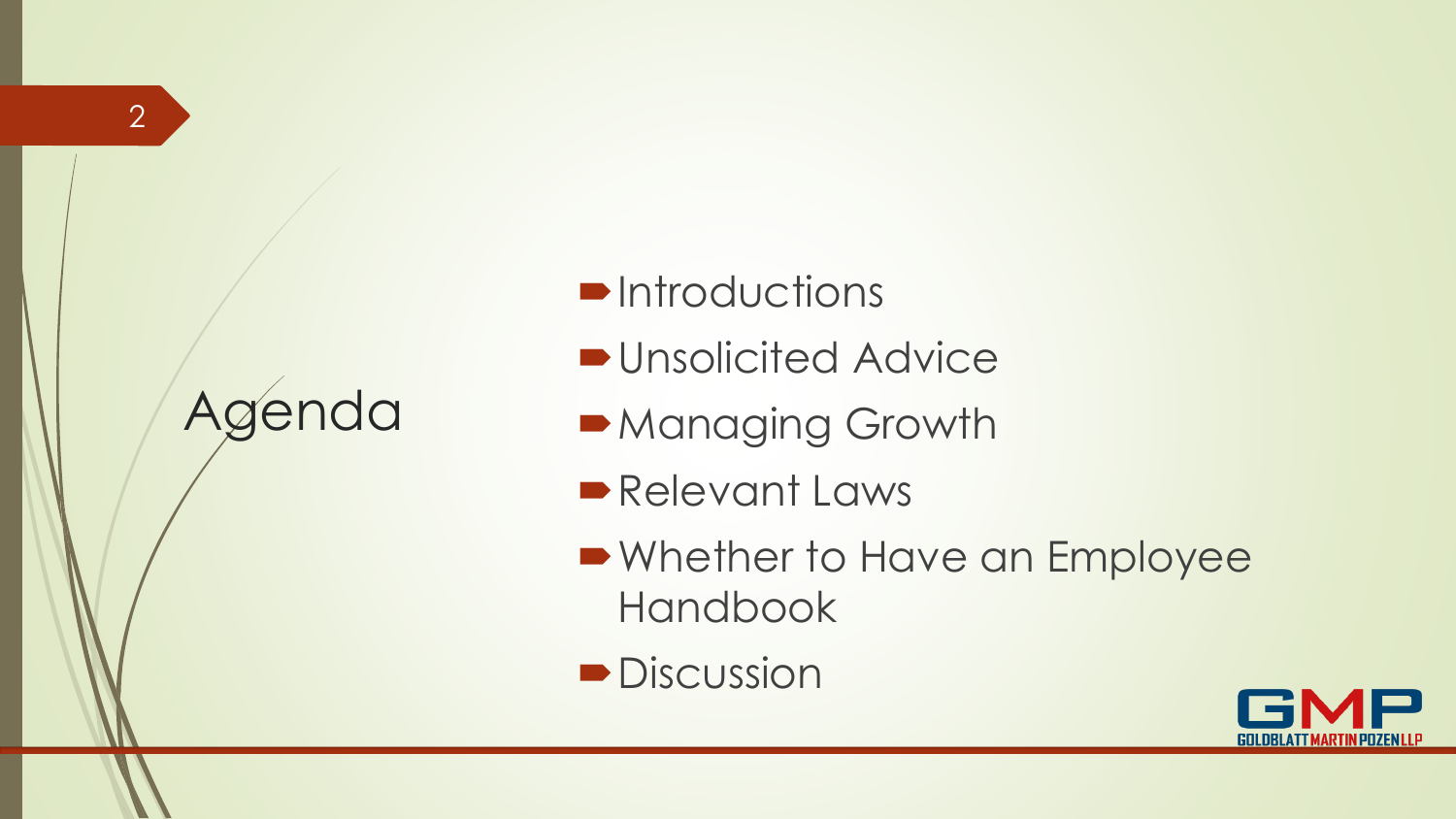# **Introductions**

- **Your name and firm**
- Your 1 minute elevator speech
	- Why did you start your own firm?
	- What is your practice area?
	- What differentiates your service from your competitors?
- What do you want out of today's session?

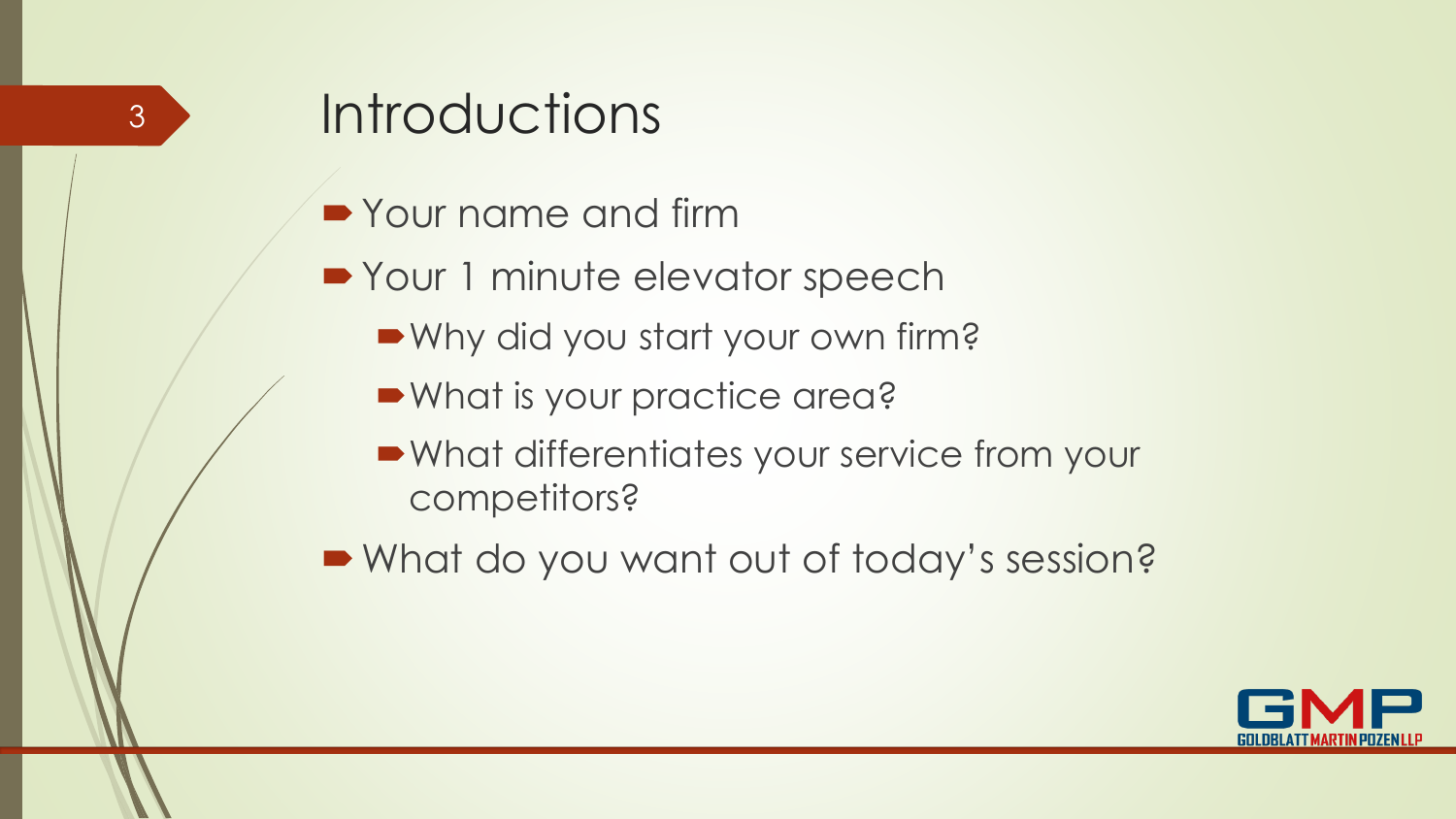# Unsolicited Advice

- "No good deed goes unpunished." Oscar Wilde
- It's a very small town.
- Get a good accountant.
- **Focus on one practice area and one market at the** beginning.
- The little voice in your head is the only thing in life that bats 1000.
- Never hire friends or family.
- A lease can be a dangerous thing.
- **Persevere.**

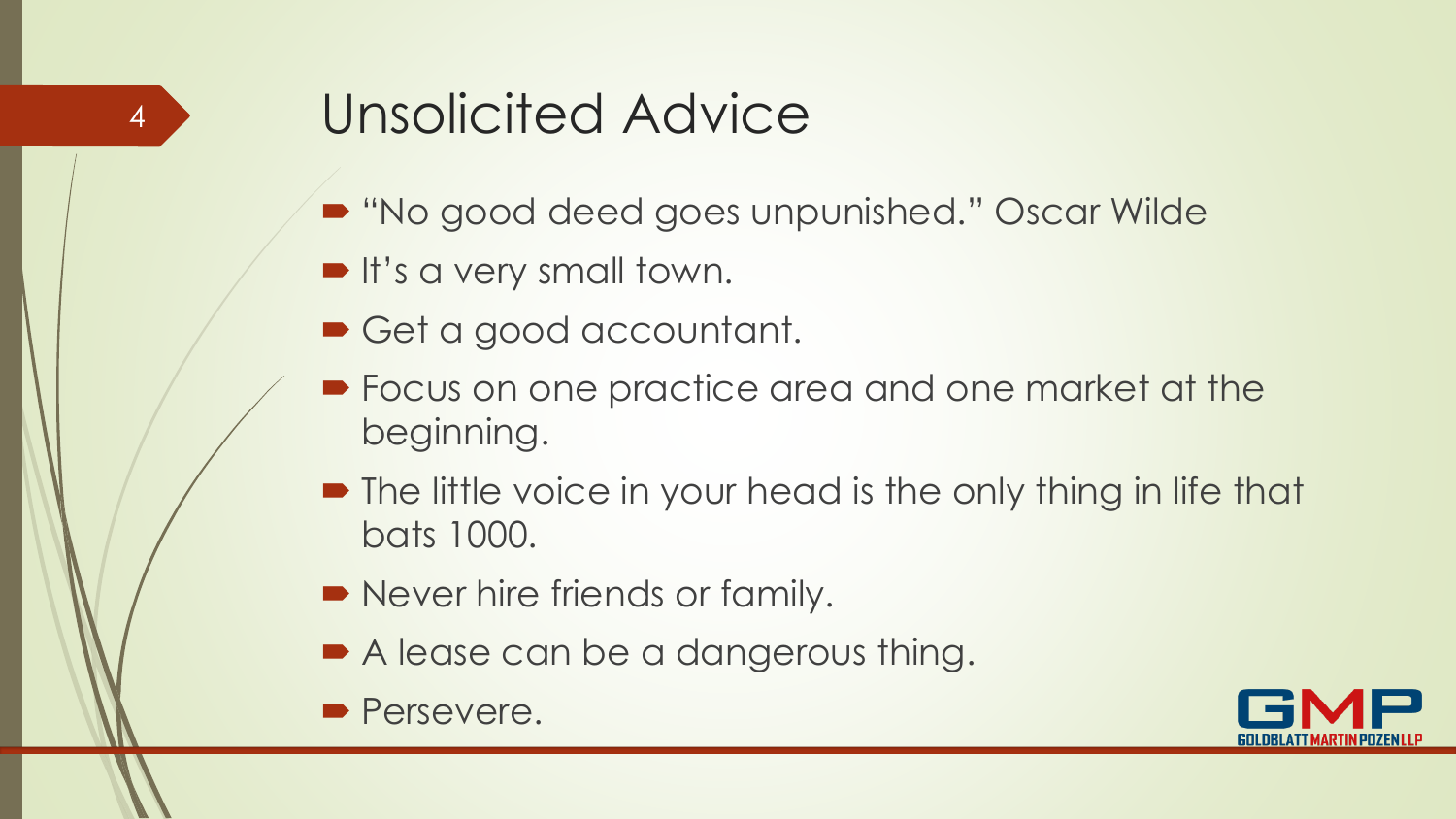# Managing Growth

- In your initial decision tree do you (a) hire independent contractors ("IC's"), or (b) employees?
- You will only have employees if there is sufficient initial funding or sustained income to pay them.
- You need enough predictable cashflow to pay employees their wages, plus taxes.

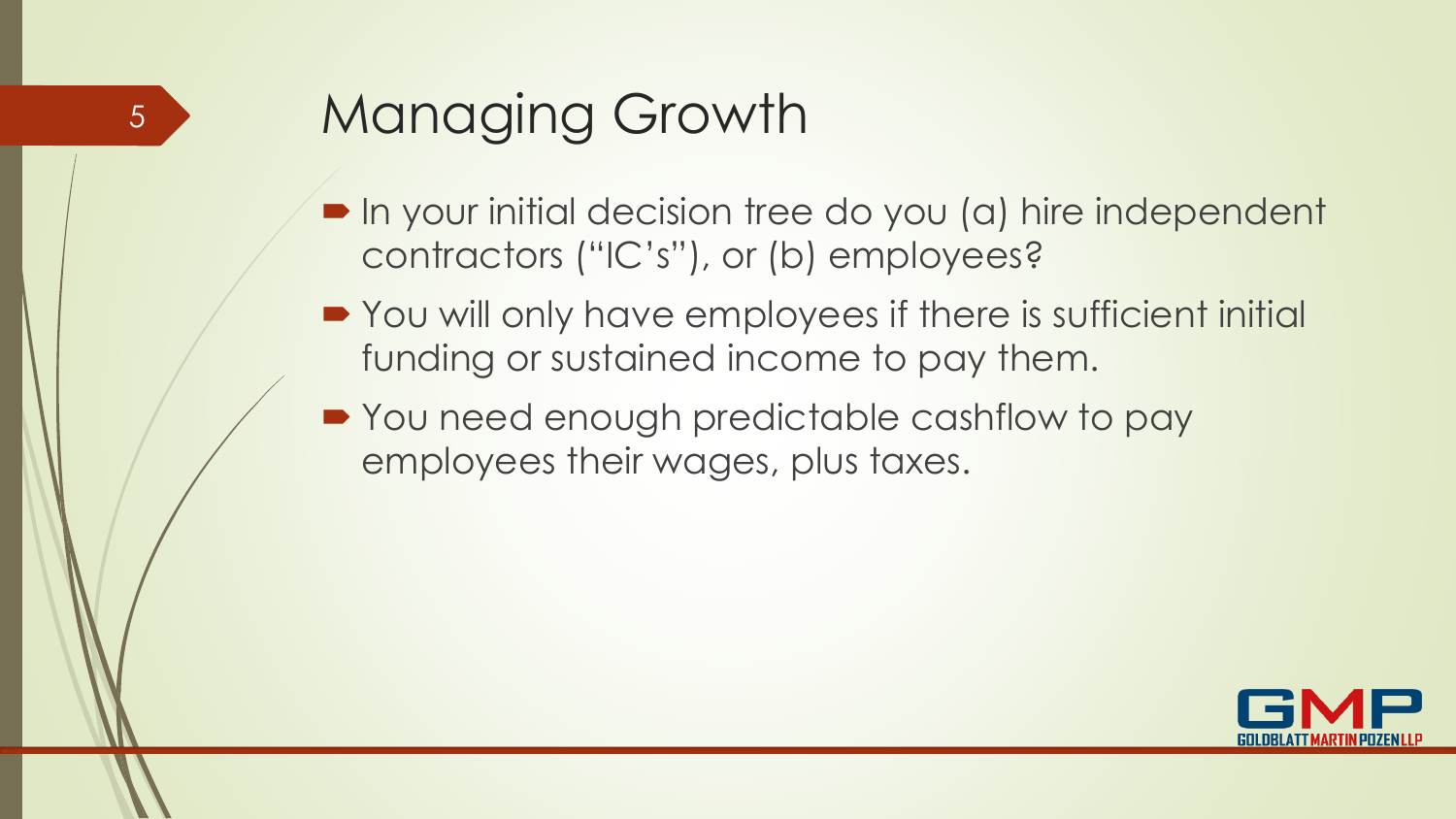#### Managing Growth – IC's

- Characteristics of IC's
- **Benefits**

6

**Burdens** 

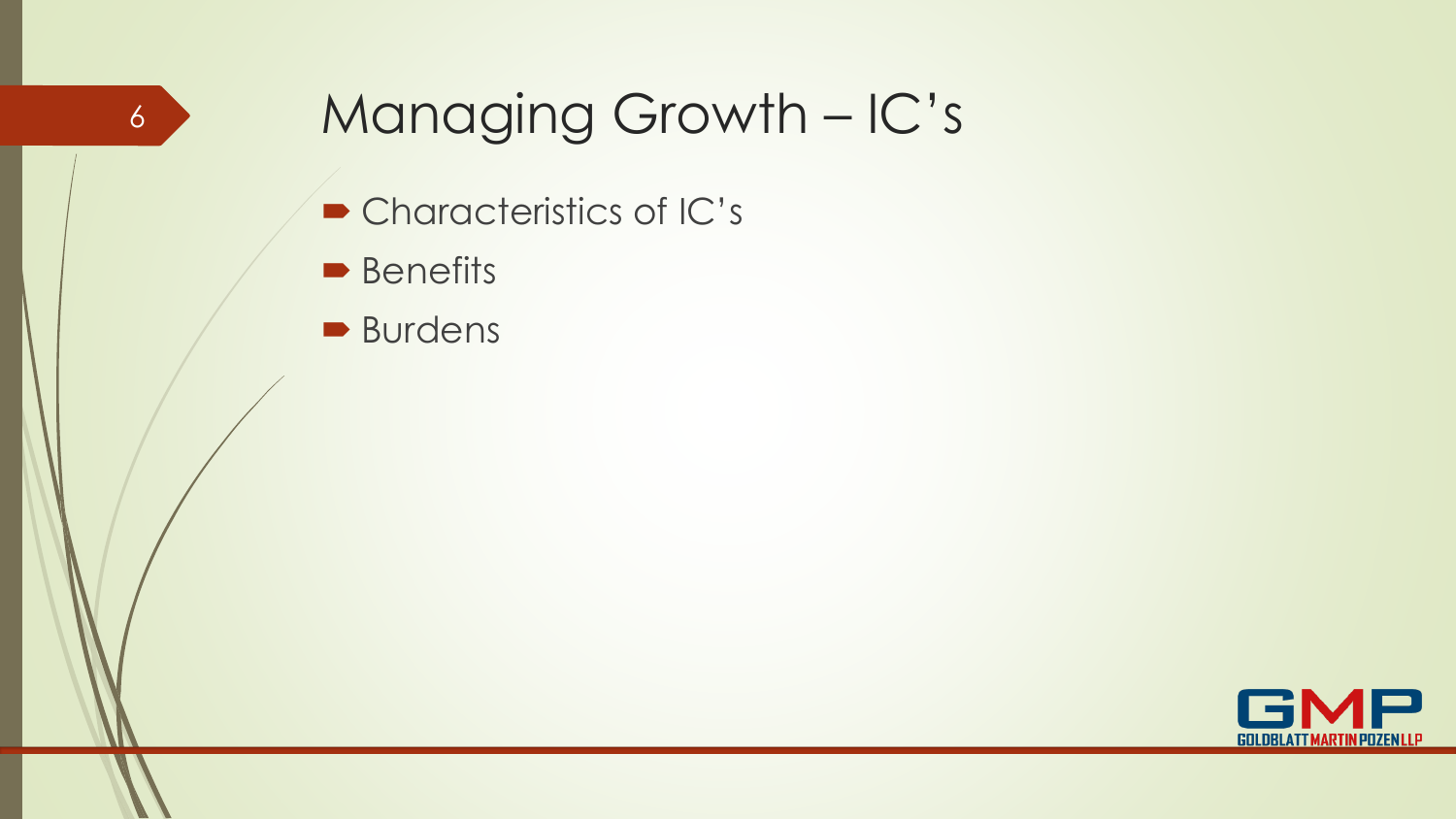## Managing Growth – Employees

- Characteristics of Employees
- **Burdens**

7

**Benefits** 

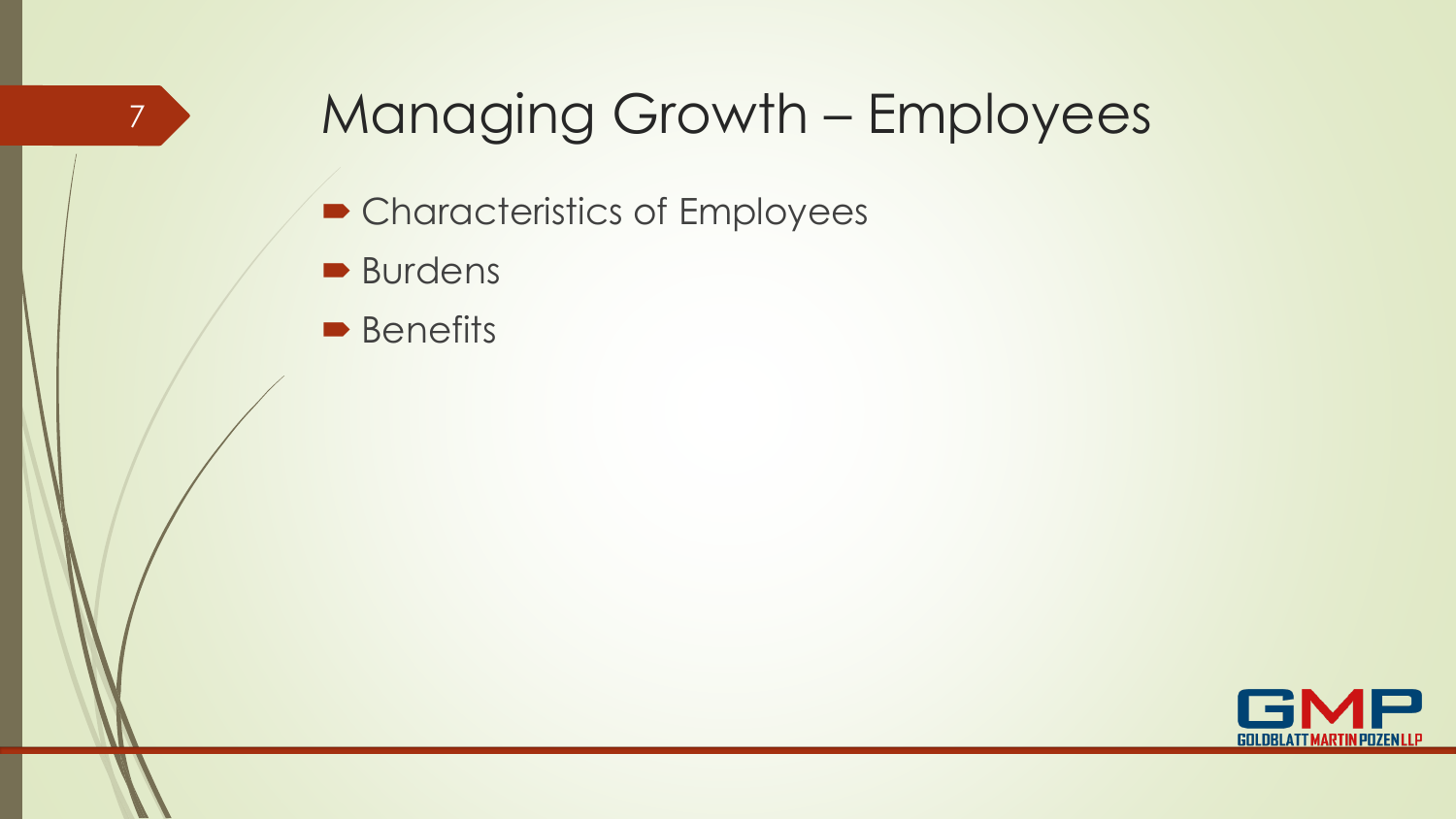# Relevant Laws

- Discrimination, Harassment, and **Retaliation**
- Fair Labor Standards Act (FLSA)
- Americans with Disabilities Act
- Medical Marijuana
- Accrued Sick and Safe Leave
- **Family and Medical Leave**
- Universal Paid Leave

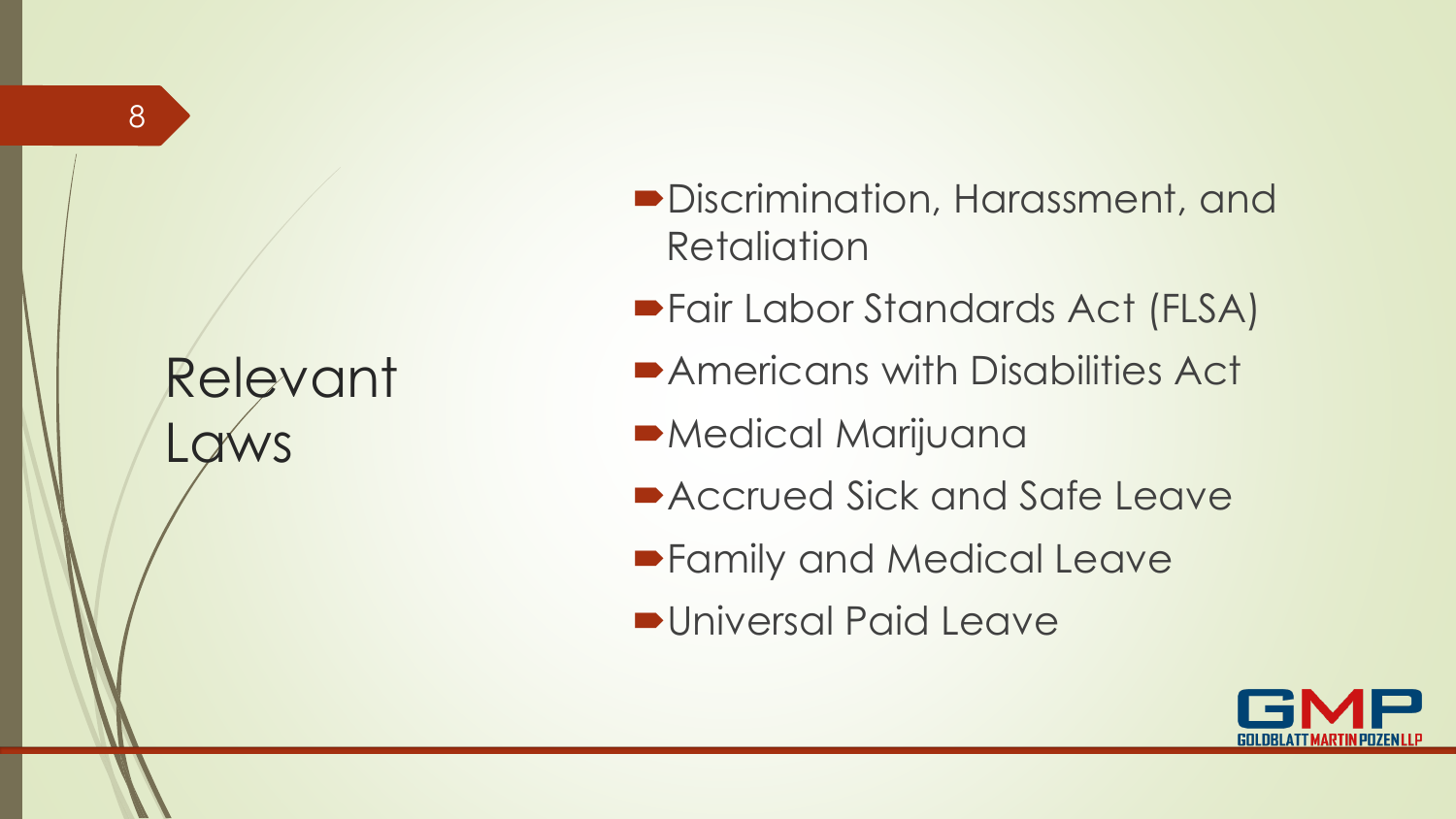# D.C. Human Rights Act: Protected Traits

Modeled after Title VII of the federal Civil Rights Act, the DCHRA prohibits an employer from basing employment decisions on any of 20 protected traits:

- Credit Information
- Race

- Color
- Religion
- National Origin
- Sex
- Age
- Marital Status
- Personal Appearance
- Sexual Orientation
- Gender Identity or Expression
- Familial Status
- Family Responsibilities
- Matriculation
- Political Affiliation
- Genetic Information
- Disability
- Source of Income
- Status as a Victim of an Intrafamily Offense
- Place of Residence or **Business**

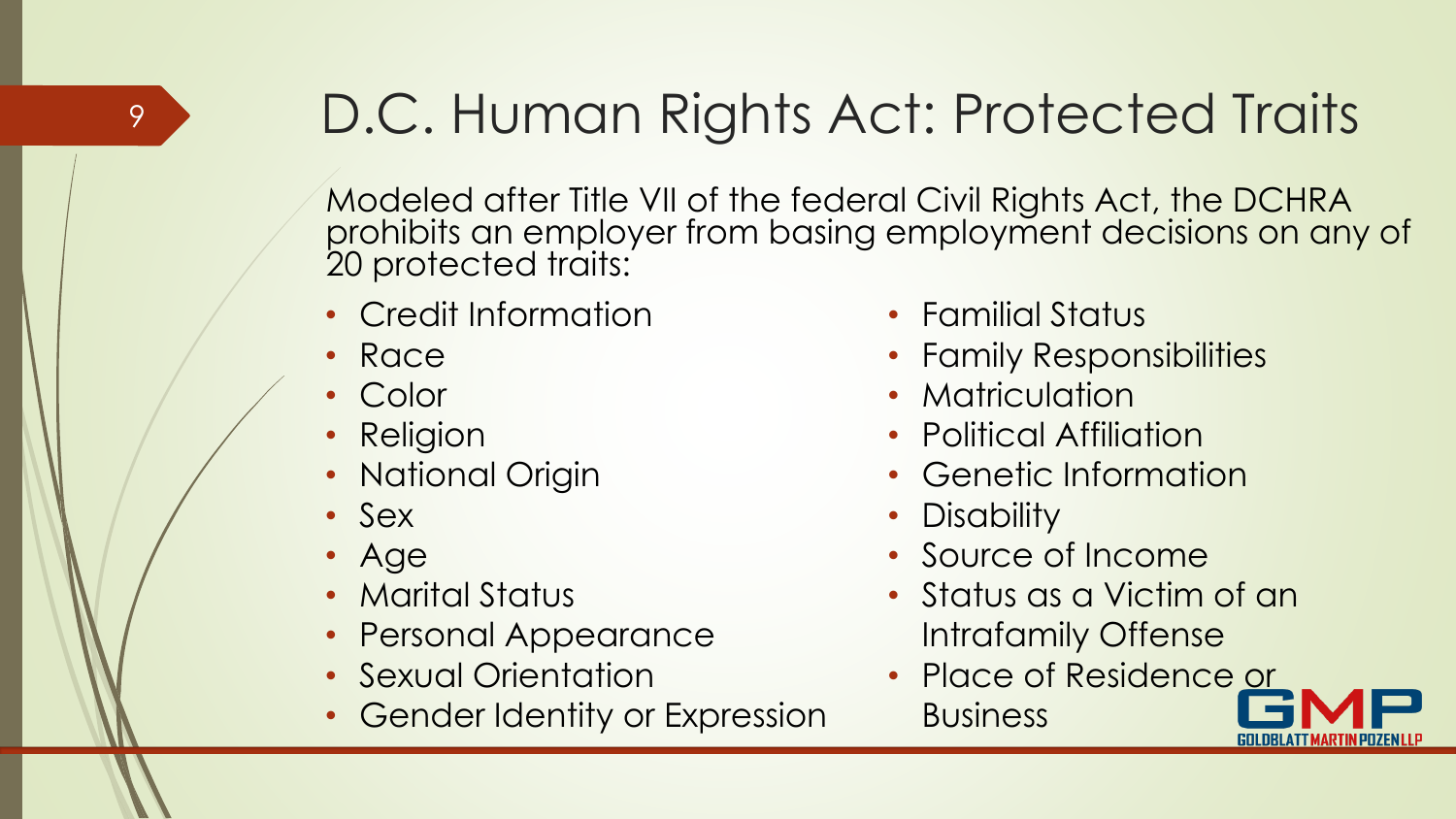# Discrimination/Harassment/Retaliation

- **Discrimination** is an adverse employment action against an employee on the basis of a protected characteristic.
- **Harassment** is unwelcome verbal or physical conduct that is sufficiently pervasive or severe as to seriously affect a term, condition, or privilege of employment.
	- **Sexual Harassment** is unwelcome verbal or physical conduct based on the sex of the employee. The conduct does not need to be overtly sexual.
- **Retaliation** is an adverse action against an employee on the basis of a protected activity.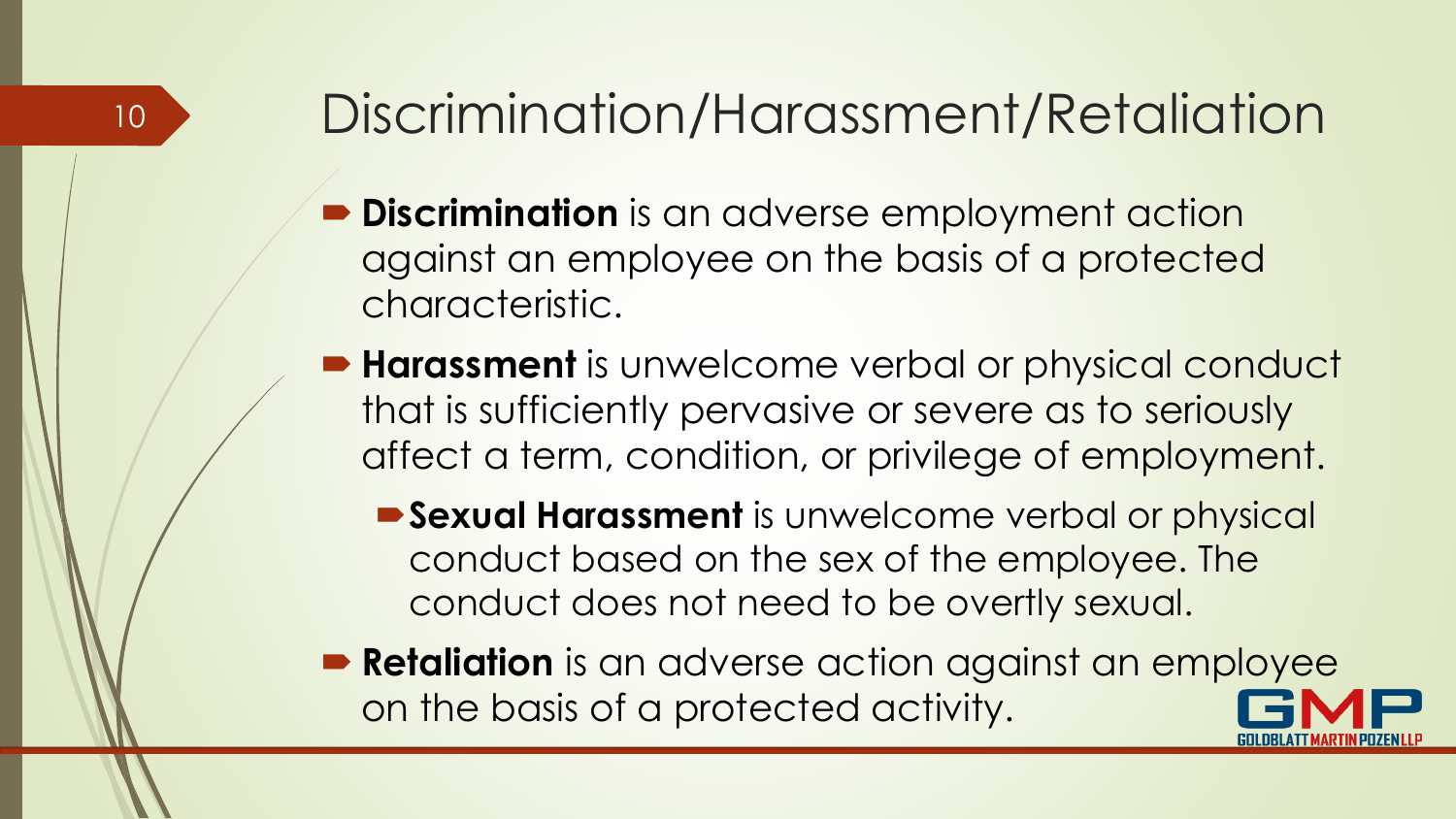# Discrimination/Harassment/Retaliation

- Once the plaintiff makes a prima facie showing, the burden shifts to the employer to "articulate some legitimate, nondiscriminatory reason" for the adverse action.
- Burden shifts back to the employee to show that the reason is not the real reason for the adverse action.

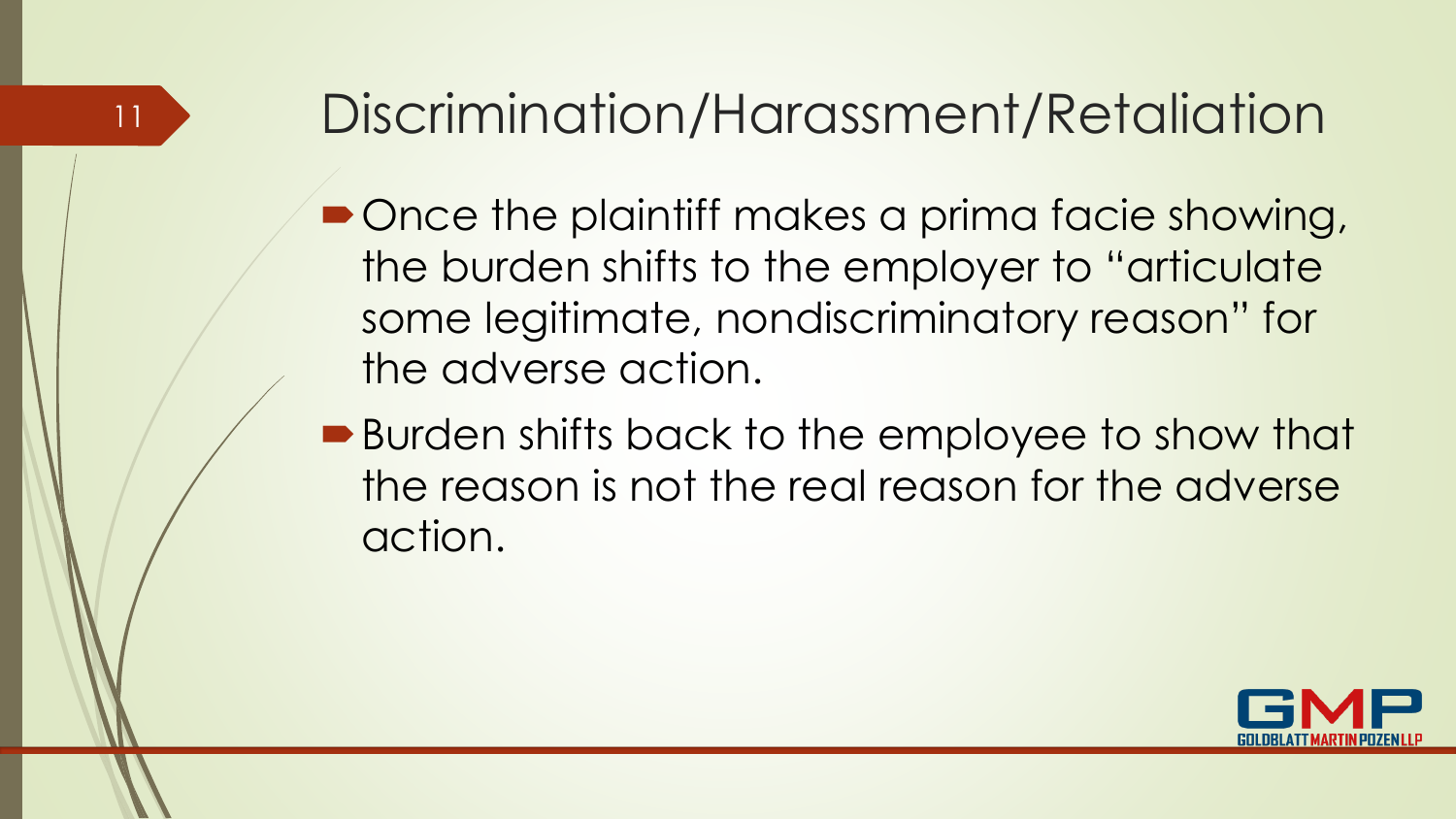# Other D.C. Employment Laws

- **Protected Leave** Employers may not retaliate against an employee who requests or uses leave that is protected by law.
- **Pregnant Workers**  Employers may not retaliate against an employee who requests or uses a pregnancy-related reasonable accommodation.
- **Unemployed Individuals**  Employers may not fail to consider or fail to hire an individual due to his or her status as unemployed.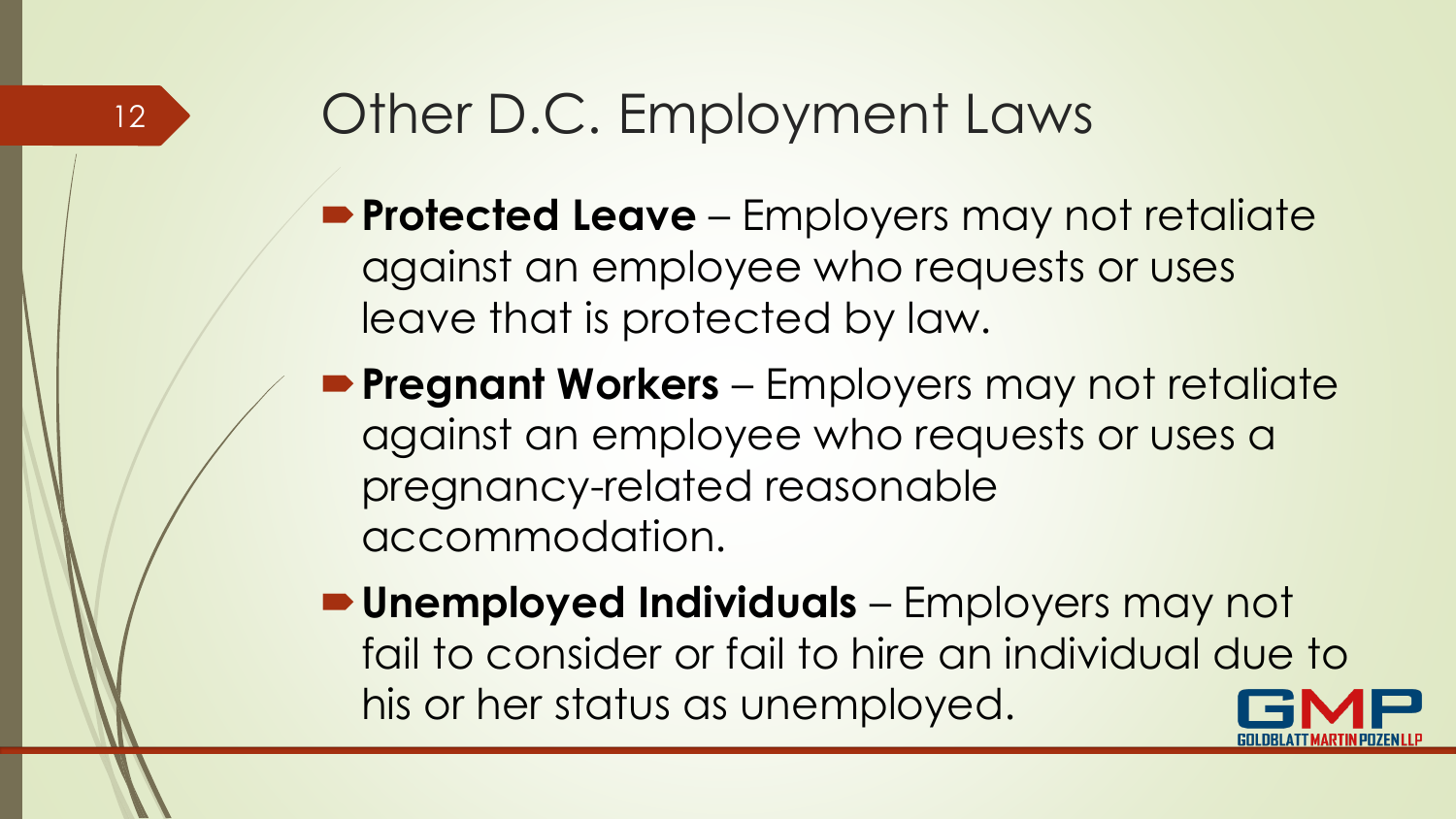# Other D.C. Employment Laws

- **Marijuana Testing**  An employer may not test prospective employees for marijuana use until after a conditional offer of employment.
- **Criminal Record Screening**  An employer may not inquire or require an applicant to disclose an arrest, or a criminal accusation against the applicant that is not then pending or did not result in a conviction.

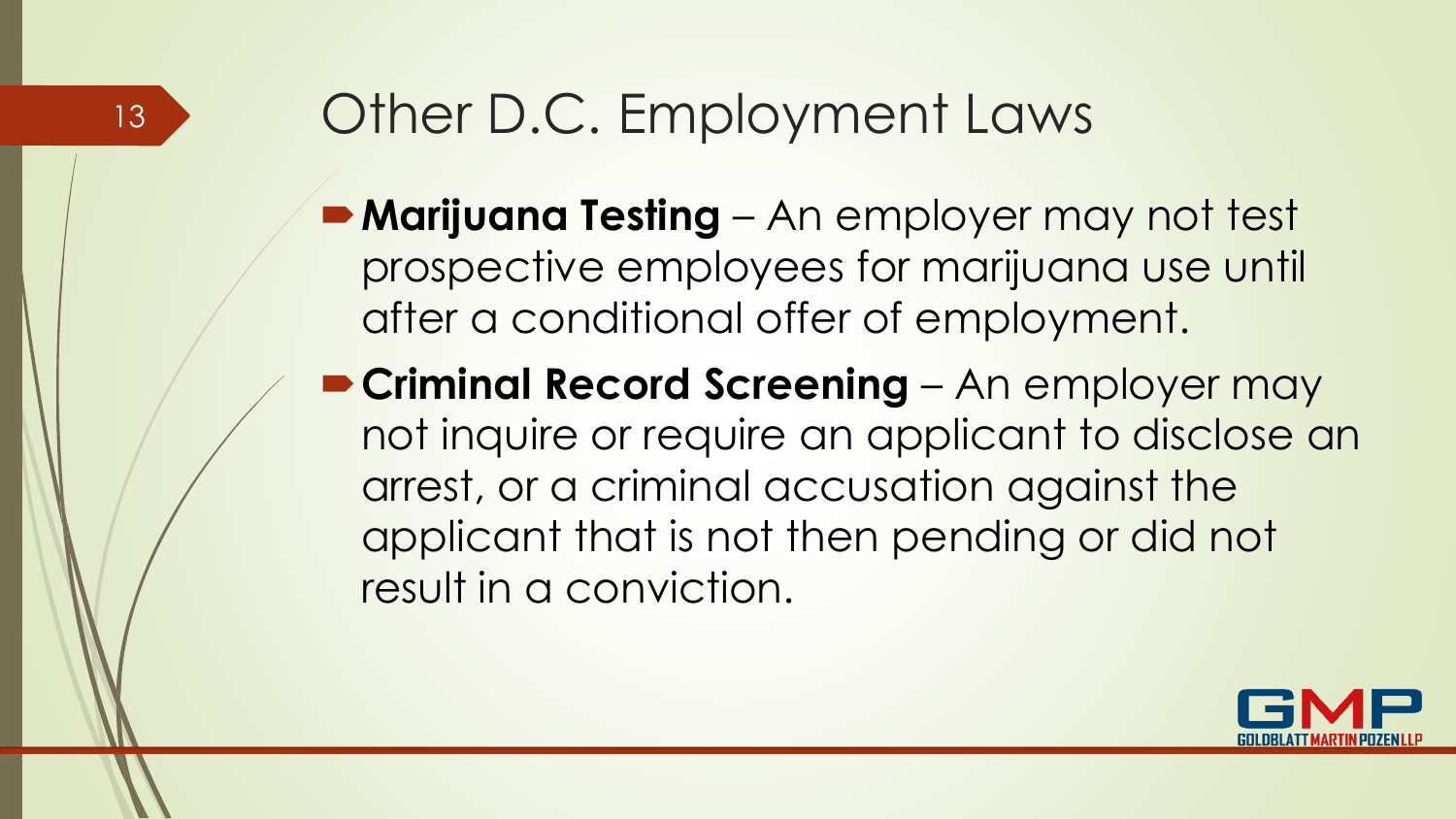# Americans with Disabilities Act (ADA)

- **Employers may not discriminate based on** known physical or mental disability.
- **Employers must provide reasonable** accommodation for an applicant or employee who requests it.

14

**Employers are not obligated to provide** reasonable accommodation if doing so would place an undue burden on the business.

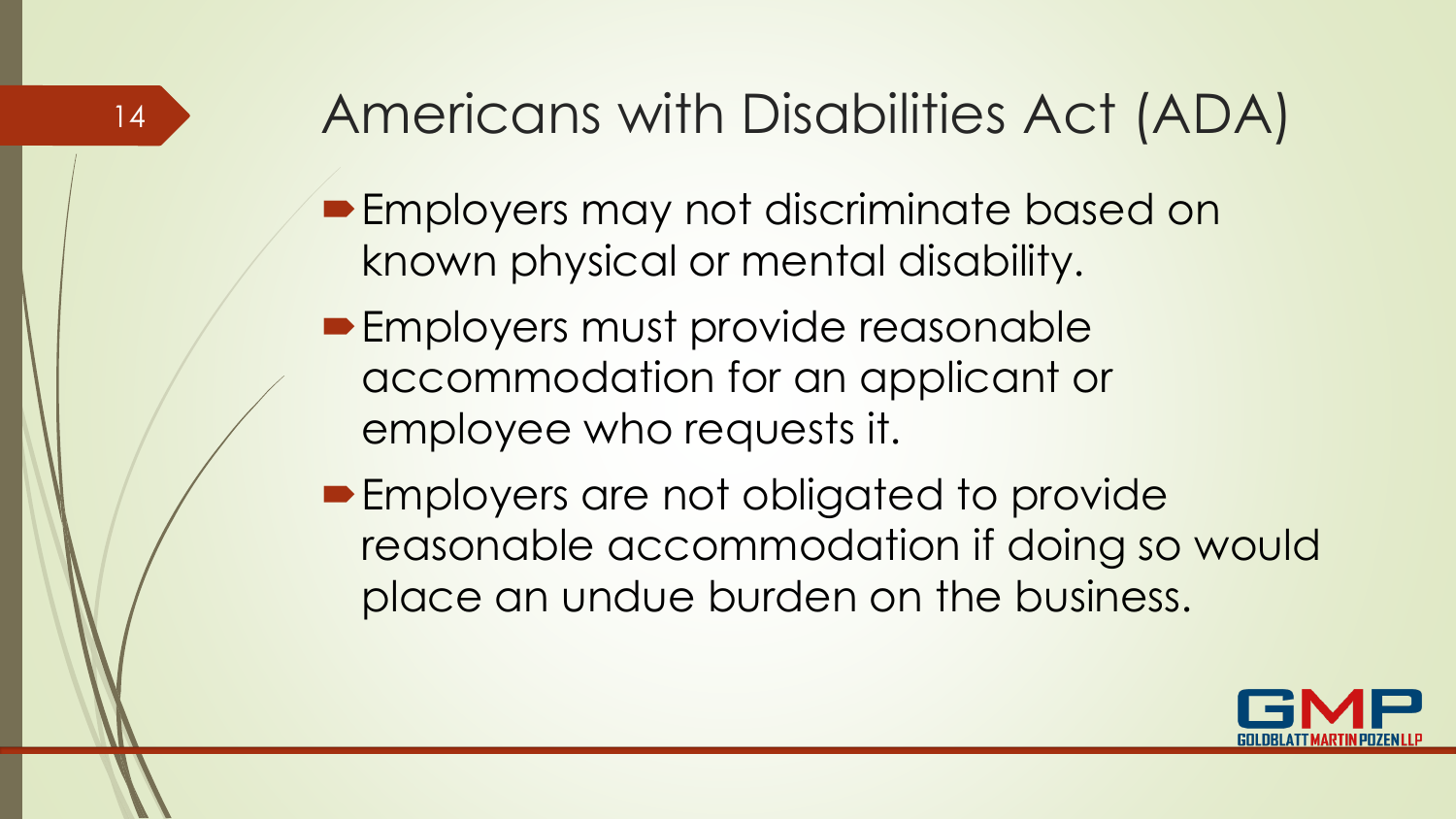#### 15

# Medical Marijuana

- **Under D.C. law, a qualifying patient may possess and** administer marijuana to treat a qualifying medical condition in the patient's residence, or, with permission, in another individual's residence or medical treatment facility.
- A qualifying patient must obtain a registration identification card from the D.C. Department of Health.
- **D.C. law provides no express employment protections** for qualifying patients, except for restrictions on preemployment testing.

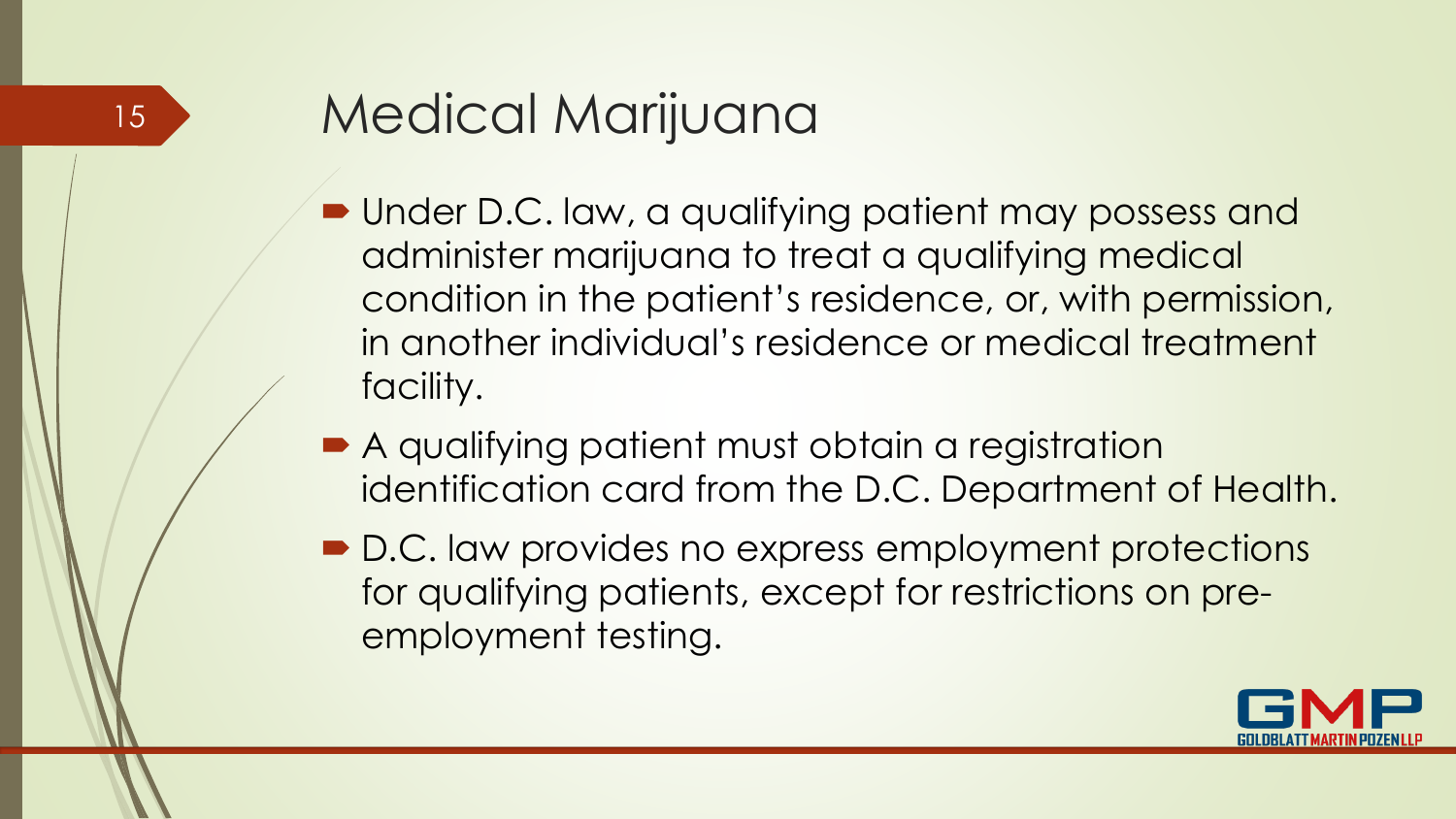# Medical Marijuana

- **Federal law prohibits marijuana usage, and the** ADA most likely does not protect medical marijuana users.
- However, courts have differed on whether state anti-discrimination laws protect employees who are medical marijuana users.

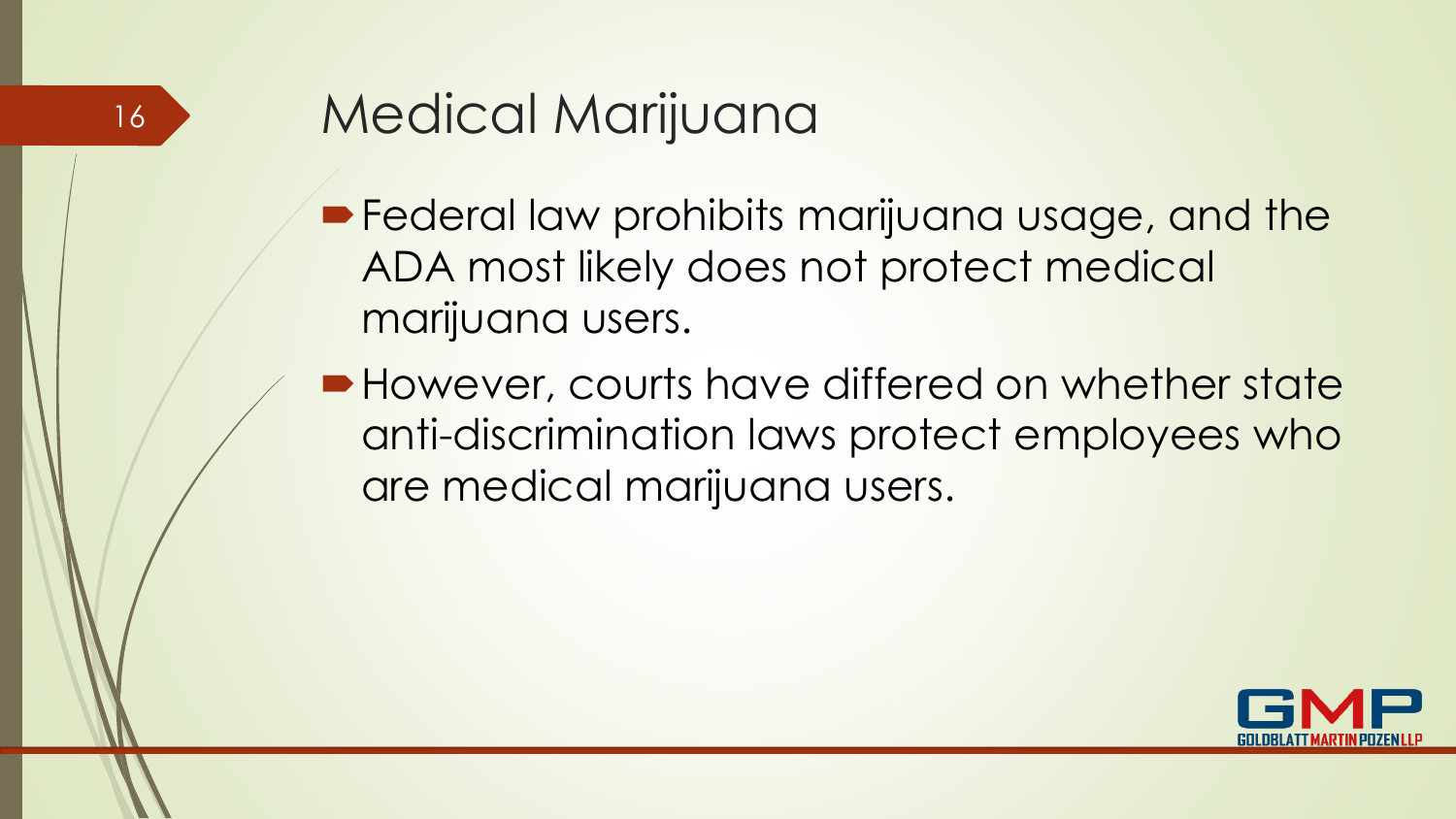# Fair Labor Standards Act: Exempt/Non-Exempt Employees

- **Non-Exempt Employees: Must be paid minimum** wage and overtime pay for any time worked beyond 40 hours in a given week.
	- Overtime pay = 1.5x their regular rate of pay for each hour of overtime.

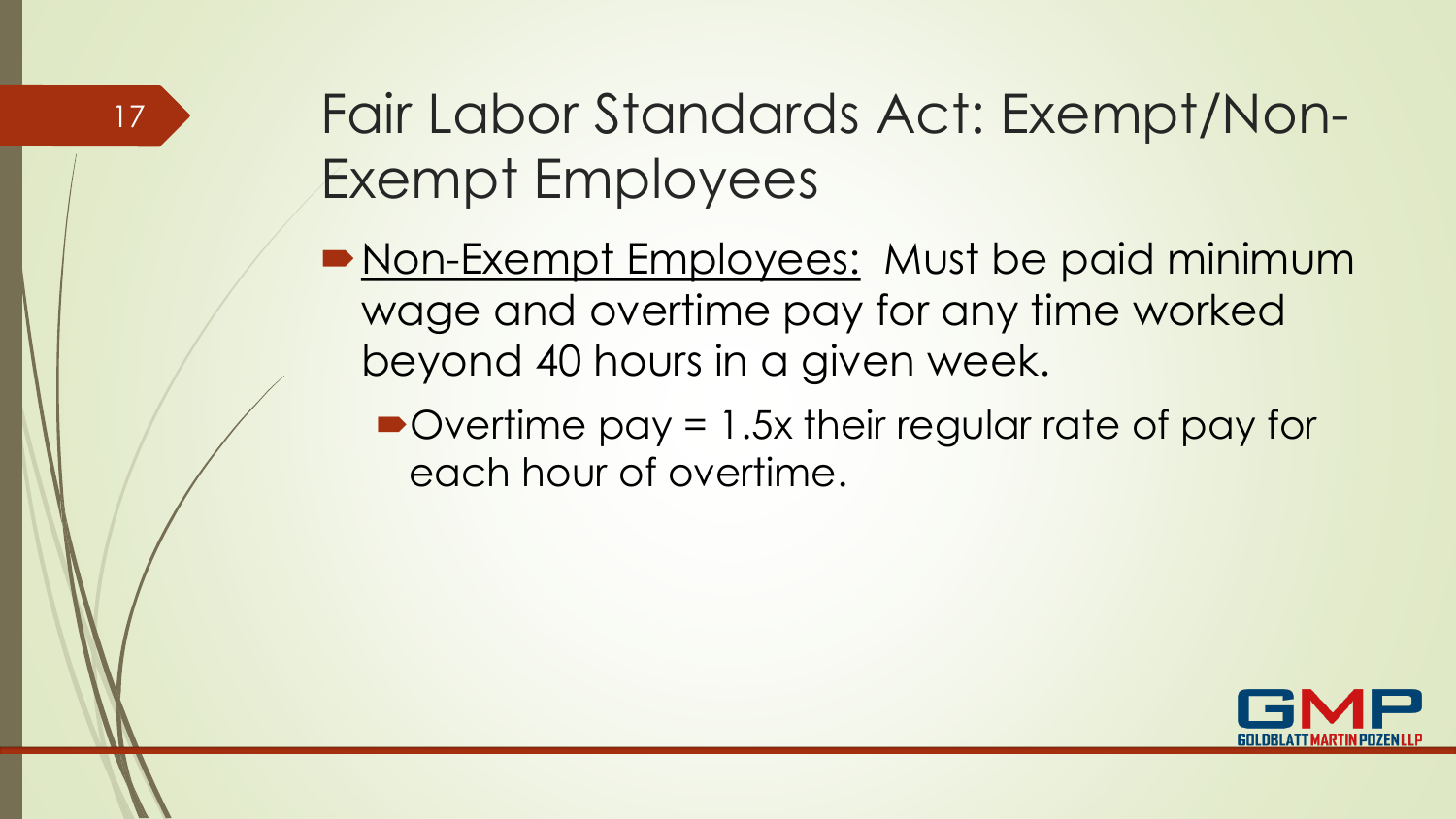# Fair Labor Standards Act: Exempt/Non-Exempt Employees

- **Exempt Employees: Not entitled to overtime** pay
	- **•Three prong test:** 
		- **Employee is paid at least \$23,600 per year (or \$455** per week)
		- **Employee is paid on a salary basis (does not apply** to certain professions (i.e., physicians))
		- **Employee performs exempt job duties (executive,** professional, administrative)

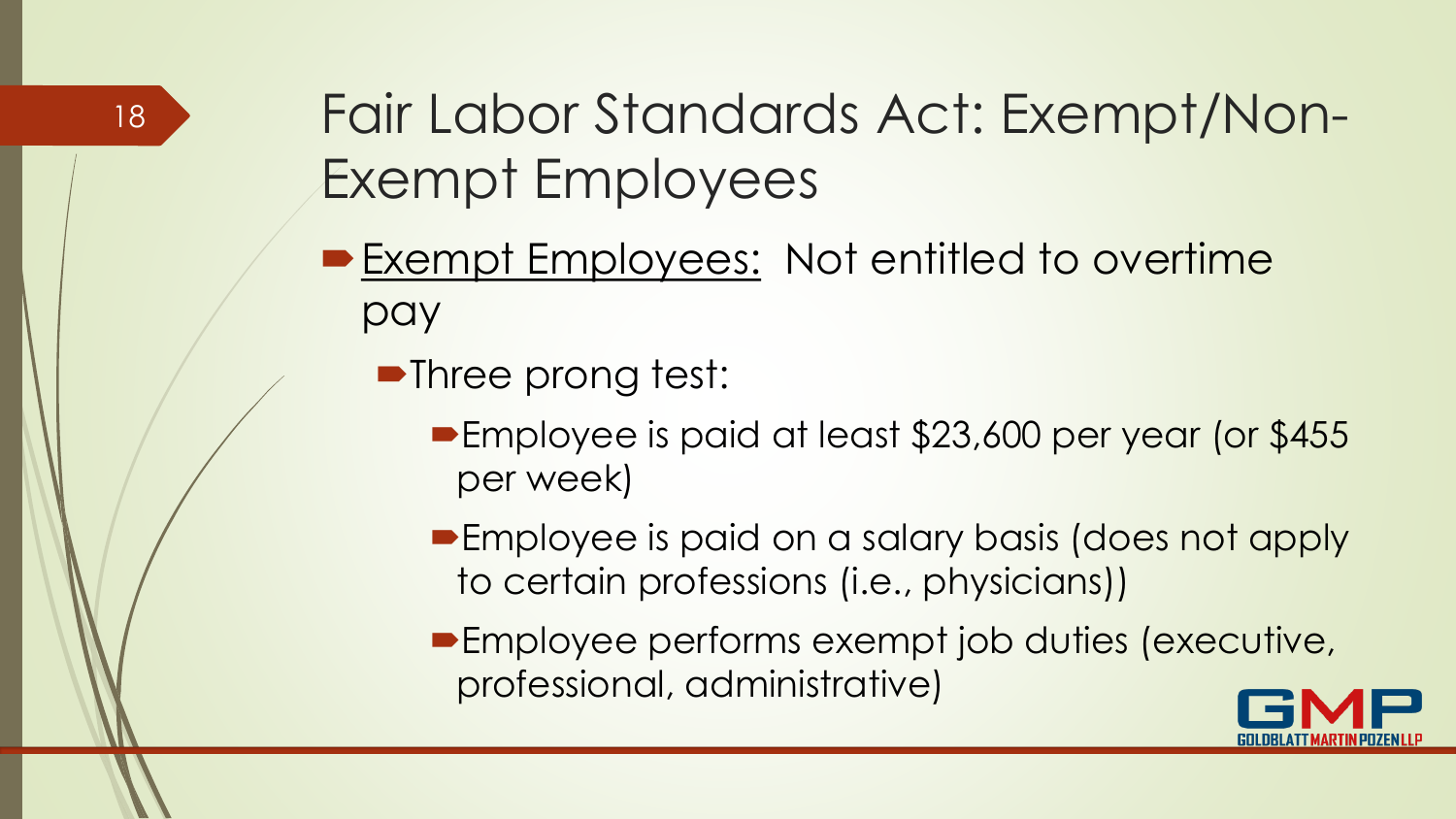# D.C. Accrued Sick and Safe leave (ASSLA)

- Employees who work at least 50% in the District are entitled to 3 to 7 days of accrued sick and safe leave each year, depending on the size of the employer.
- Covers absences due to employee or family member:
	- Having an illness, injury, or medical condition
	- Obtaining medical care

19

• Obtaining services related to being a victim of stalking, domestic violence, or sexual abuse

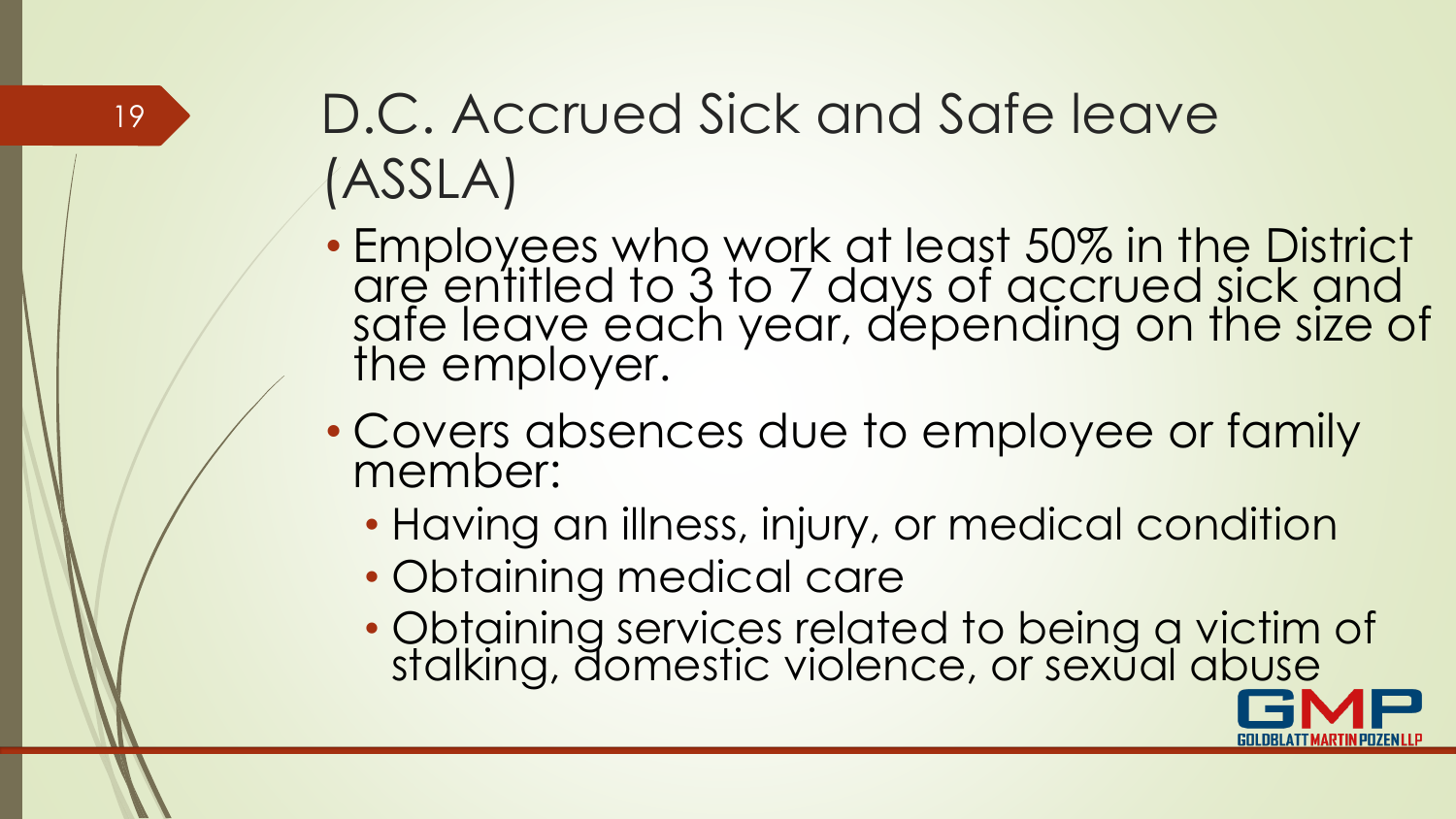# D.C. Accrued Sick and Safe leave (ASSLA)

- Employees must provide 10 days written notice, unless the reason for leave is unforeseeable. If the request for leave is for 3 or more consecutive days, employers may require documentation.
- Employees must be allowed to use leave no later than 90 days after starting service.
- Unused leave carries over from year to year.
- Your sick or universal leave policy satisfies the law if it allows the employee to accrue and use leave under equivalent terms and conditions.

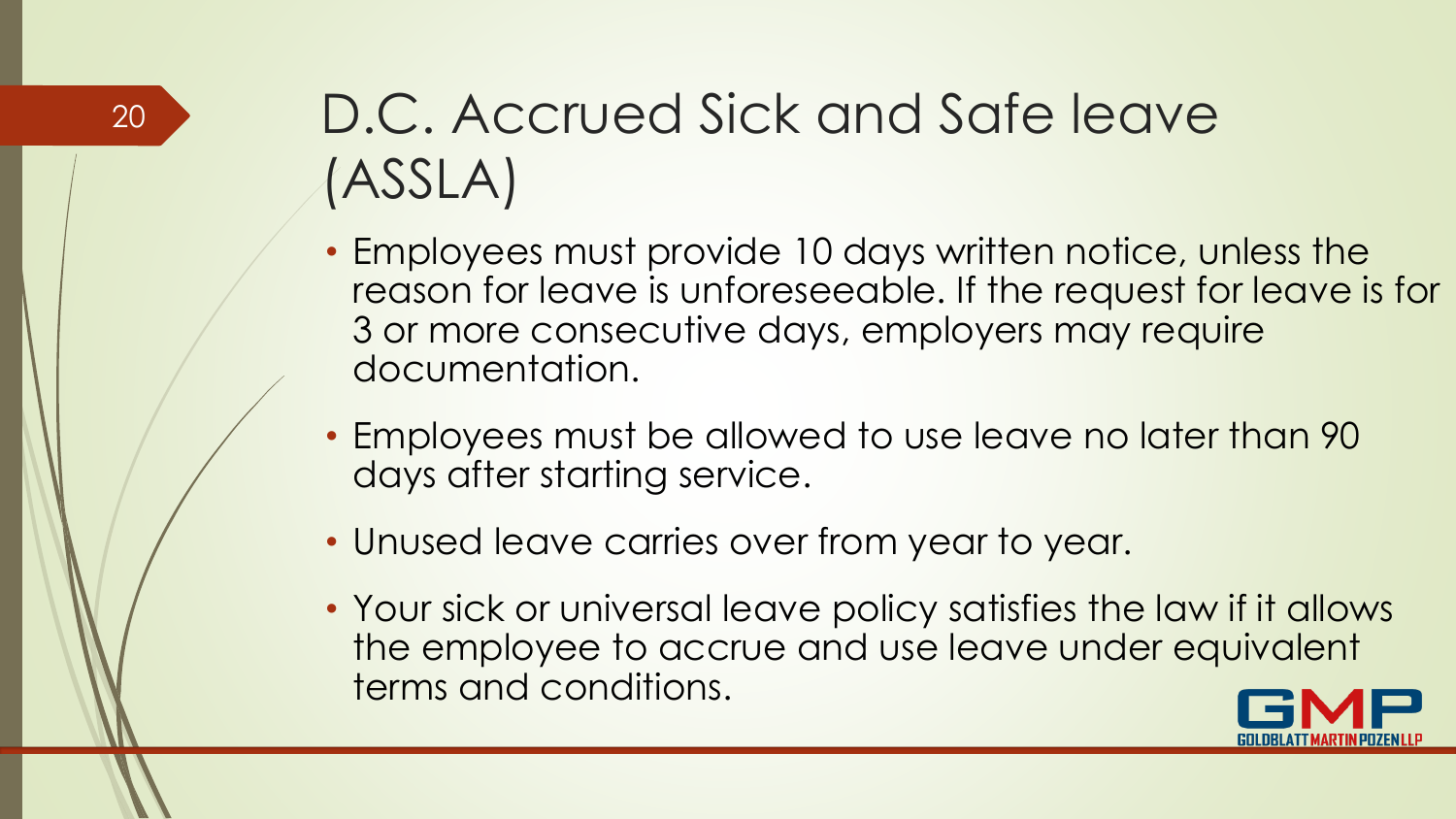# <sup>21</sup> What does the D.C. FMLA do?

- Requires employers employing 20 or more persons to provide covered employees with 16 and sometimes up to 26 workweeks of leave during any 24-month period.
	- Leave entitlement is unpaid
	- Employees may substitute appropriate accrued paid leave
	- Leave may be taken intermittently or all at once
- Generally entitles the employee to return to the same position or an equivalent position with equivalent pay, benefits, and working conditions at the conclusion of the leave.

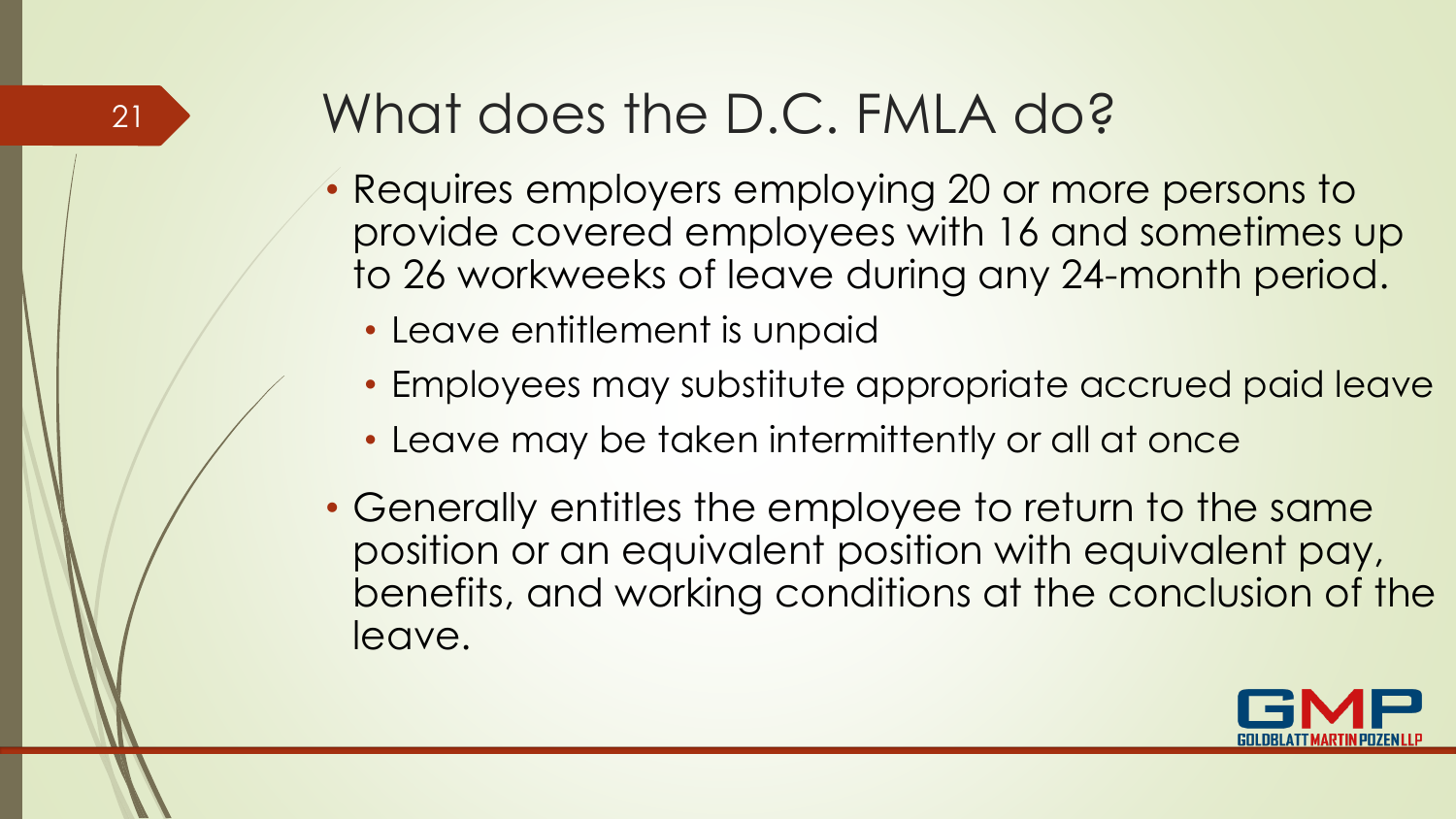# <sup>22</sup> D.C. Universal Paid Leave

- The Act allows certain employees—generally, those working for private employers in the District—and opting-in selfemployed individuals to receive paid leave benefits after a qualifying medical, family, or parental leave event beginning July 1, 2020.
- The maximum benefit period is 2 weeks for medical leave, 6 weeks for family leave, and 8 weeks for parental leave.
- The weekly benefit is 90% of average weekly wages up to 150% of 40 times the minimum wage, and 50% of average weekly wages above 150% of 40 times the minimum wage, up to a maximum of \$1,000.

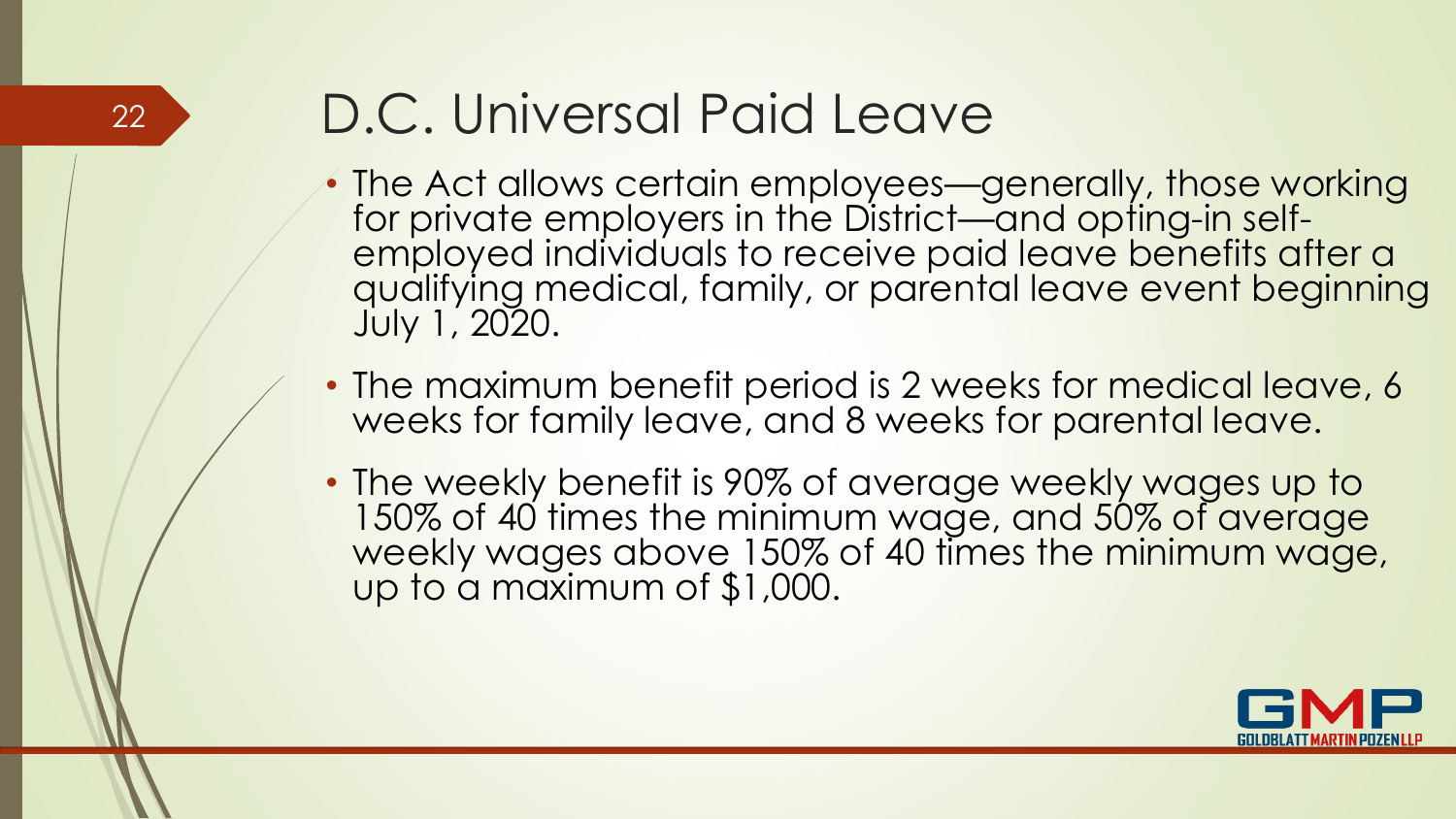

# <sup>23</sup> D.C. Universal Paid Leave

- Benefits are paid for by a tax on covered employers equal to .62% of wages, which will be collected beginning July 1, 2019.
- Benefits run concurrently with, and not in addition to, leave taken under the federal or D.C. Family and Medical Leave Act (FMLA).

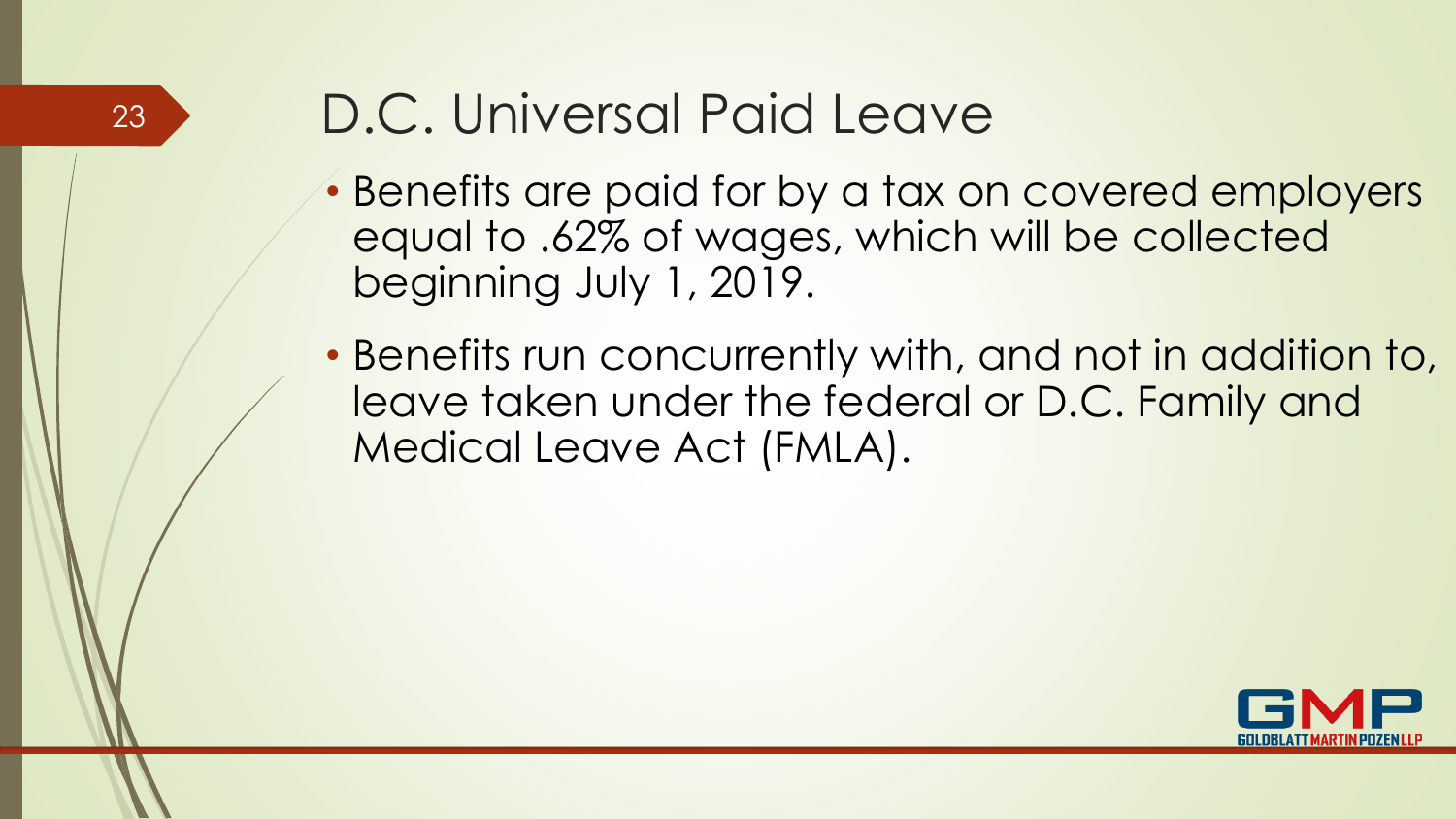# Employee Handbook: To have or not to have; that is the question.

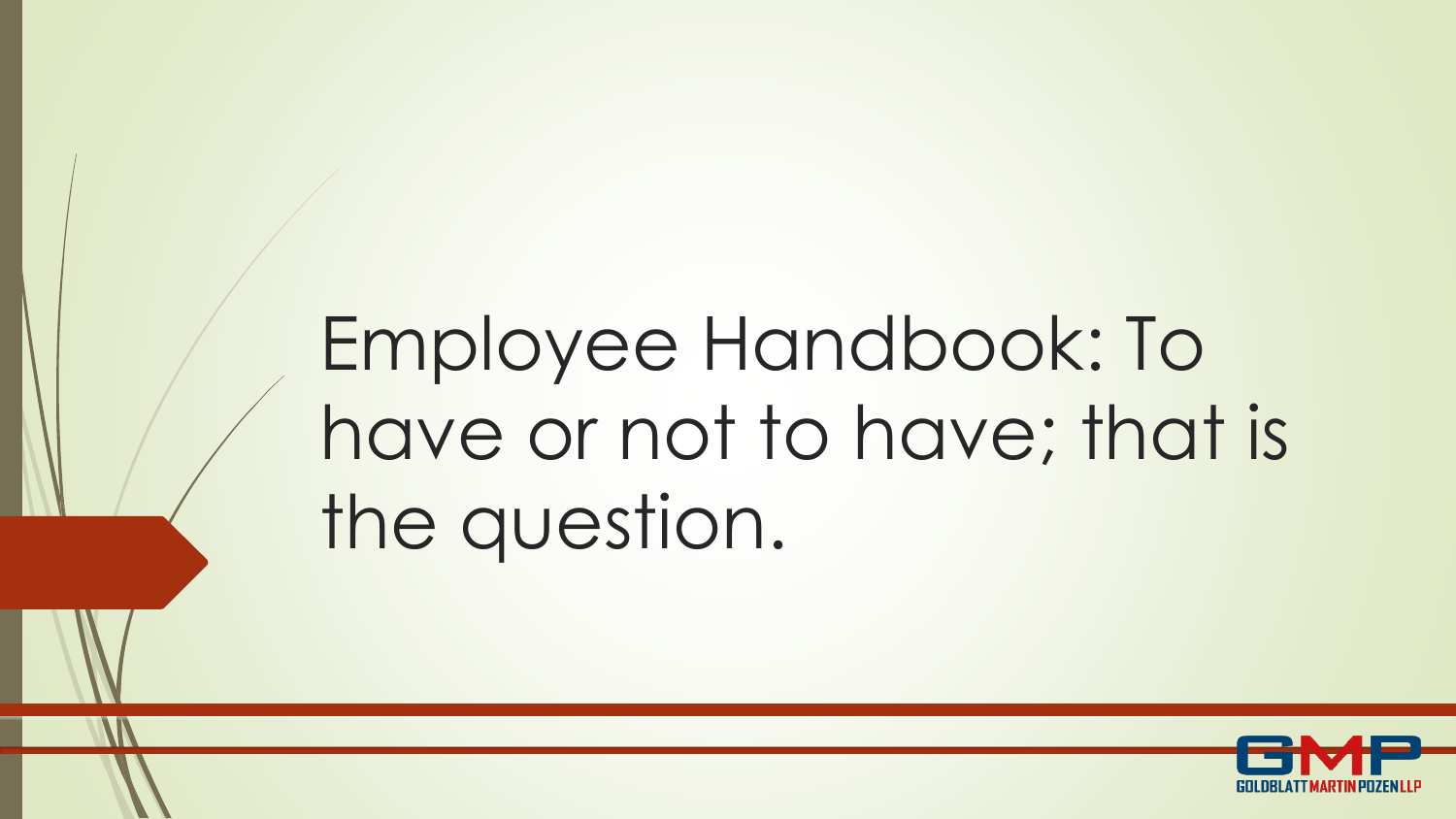#### Why have an employee handbook?

- An Employee Handbook will help protect against legal claims and set clear expectations of behavior.
- An effective Handbook should:

- **Provide each employee notice of local, state, and** federal laws and regulations
- Clearly identify requirements for employee conduct and notice that breach of such conduct could lead to disciplinary action up to and including termination
- Not inadvertently create contractual obligations
- Be signed by each new hire.

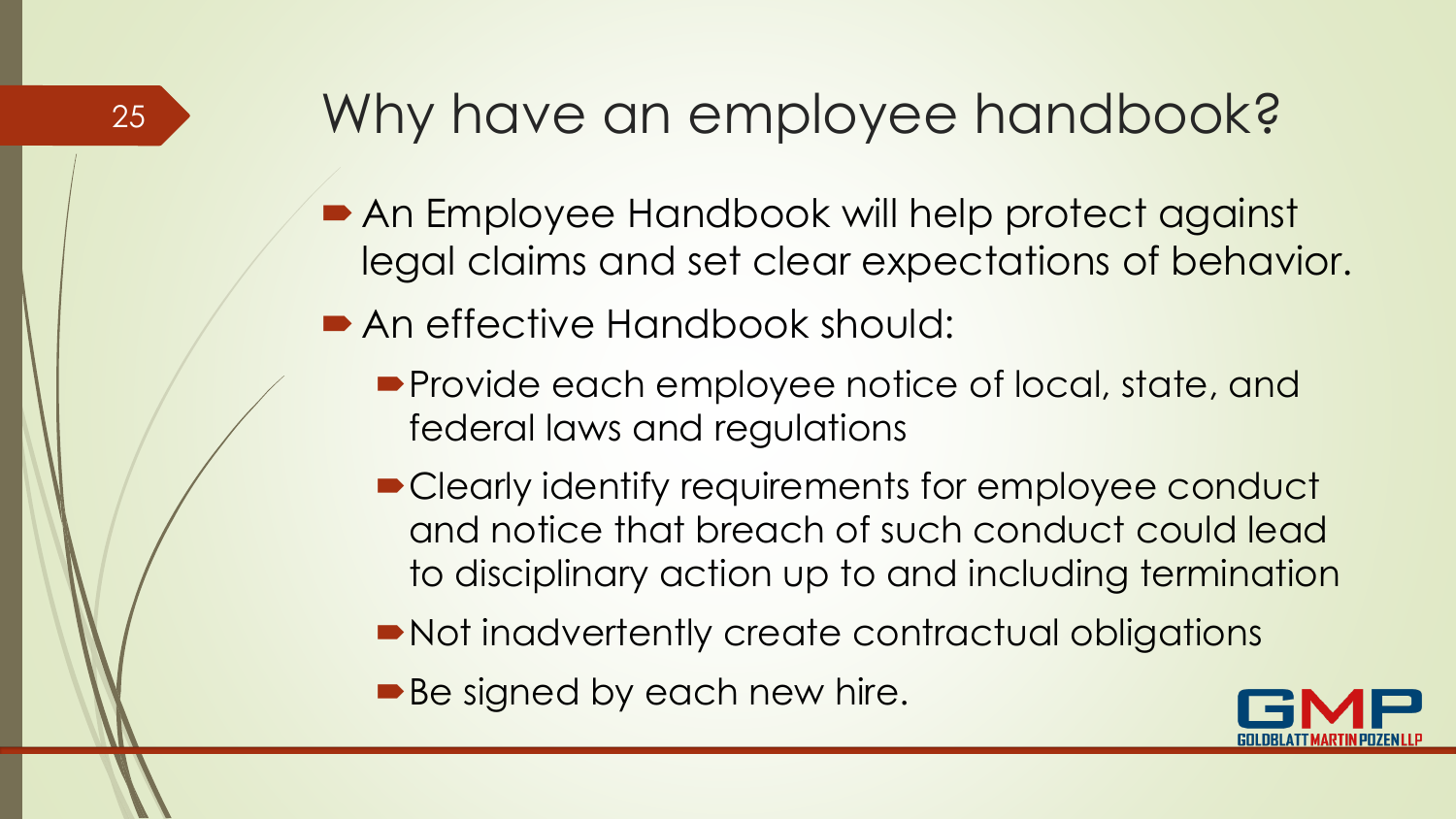#### Policies You Need

- Anti-Discrimination and Anti-Retaliation
- Anti-Harassment

- **Reasonable accommodations (for disability and** pregnancy)
- D.C. Family and Medical Leave policy and leave request procedures
	- **For employers with 20 or more employees**
- D.C. Accrued Sick and Safe Leave policy and leave request procedures

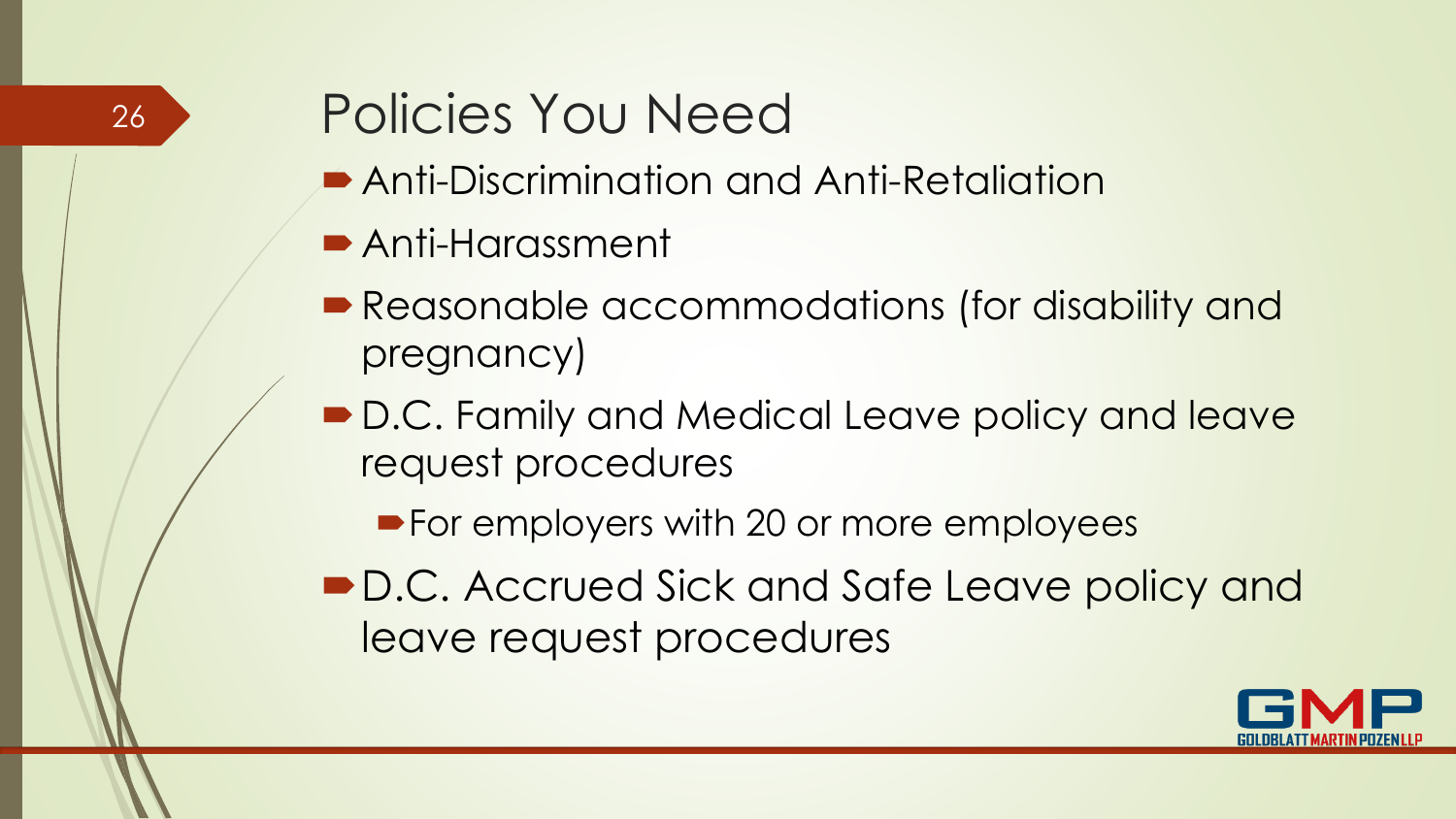#### Policies You Need

- D.C. Universal Paid Leave policy (beginning July 1, 2020)
- Wage Transparency

- **At-Will Presumption**
- **Employee Acknowledgment**
- Contract Disclaimer
- Reservation of Rights

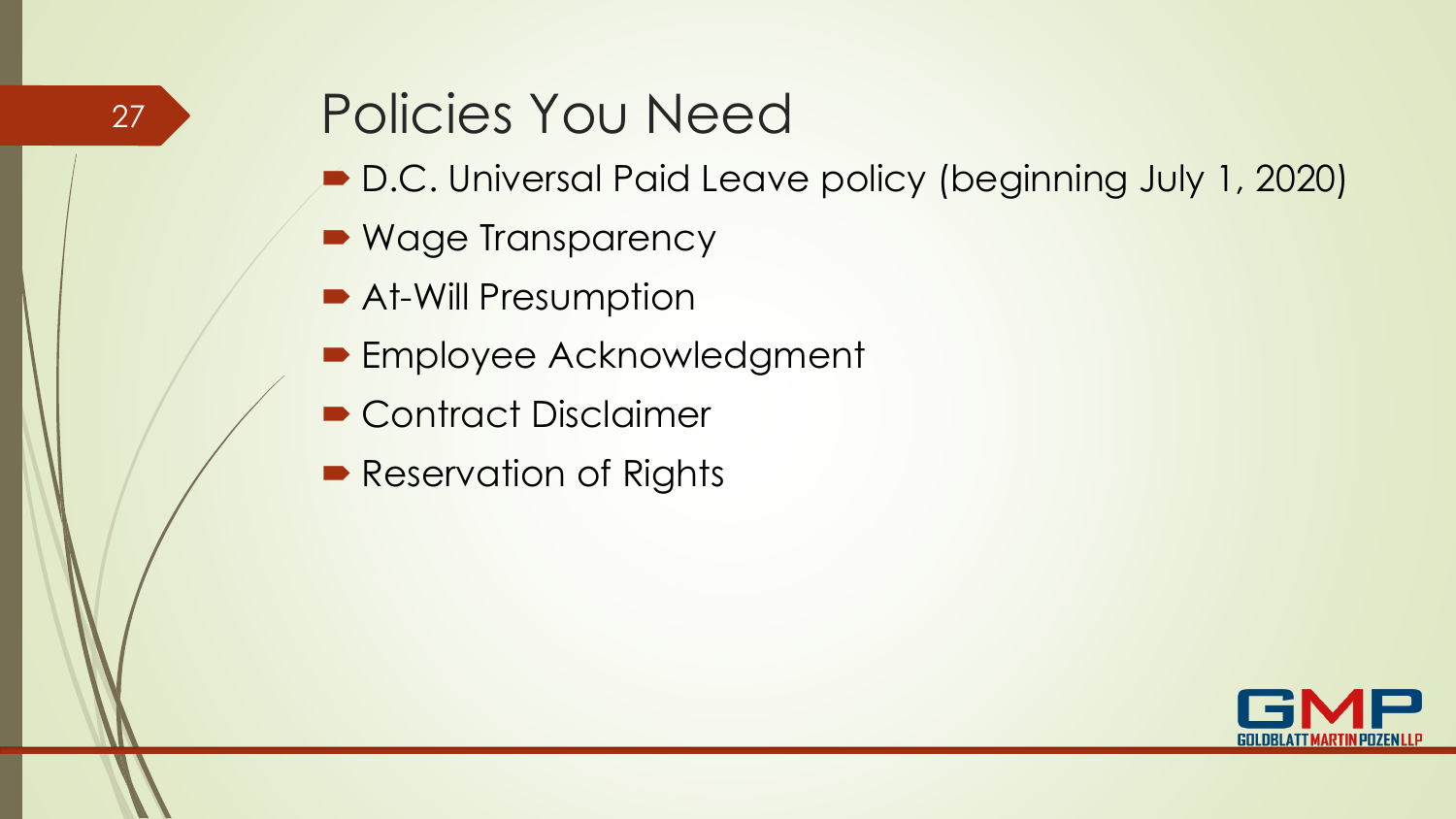# Policies to Consider

- Welcome letter
- **Introductory period for new hires**
- Discipline: Progressive or Zero Tolerance
- **Drug and alcohol use**
- Confidentiality
- General employee conduct
- **Separation**

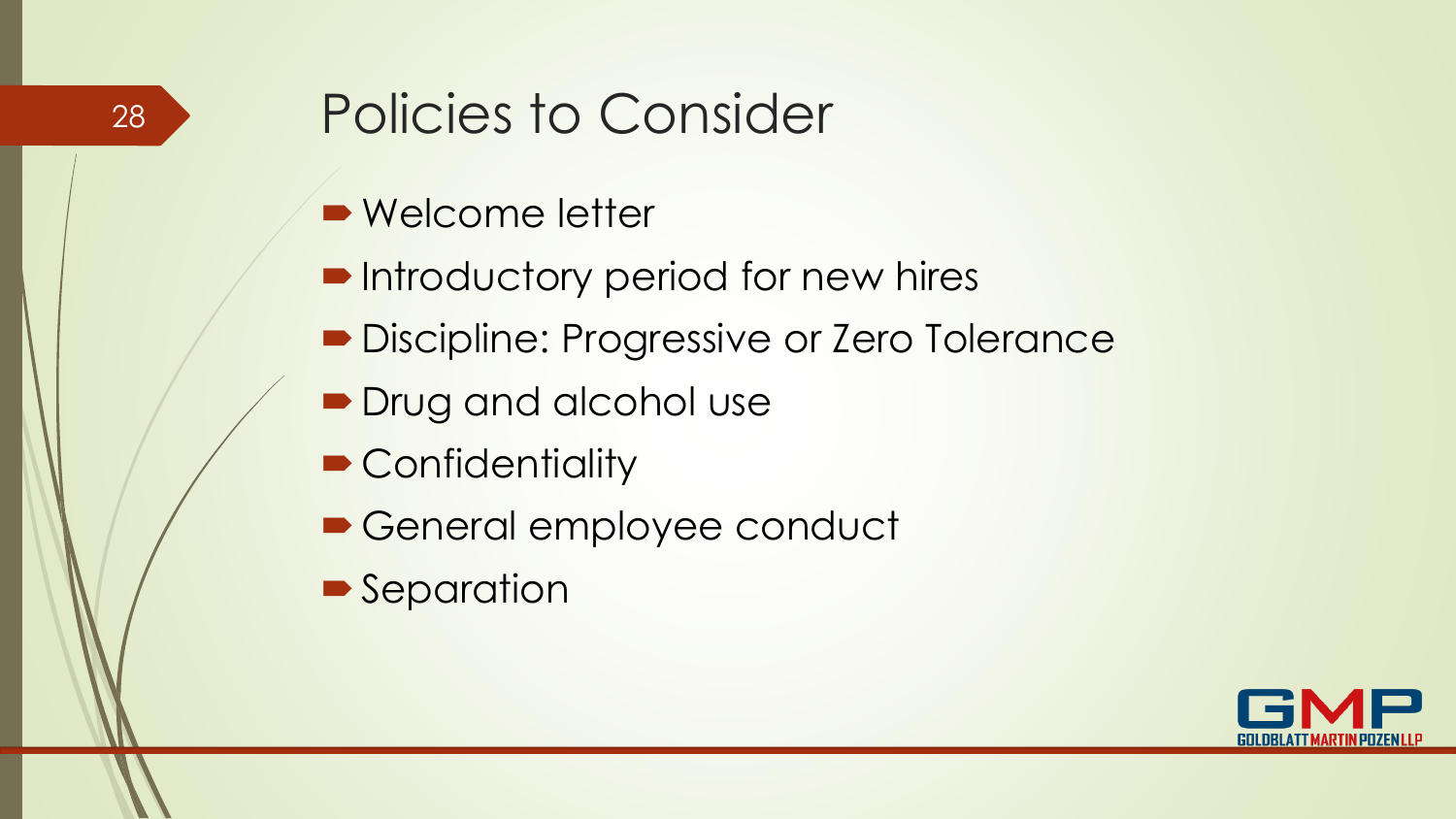# **Onboarding**

- At the time of hire, make sure that for each employee you have:
	- Completed appropriate federal and state tax withholding forms
	- Completed a Form I-9
	- **Provided the employee a D.C. Notice of Hire and** Acknowledgement of Wage Rate
	- Signed acknowledgement of the Employee Handbook, if any
	- **Initiated benefits enrollment, if applicable**

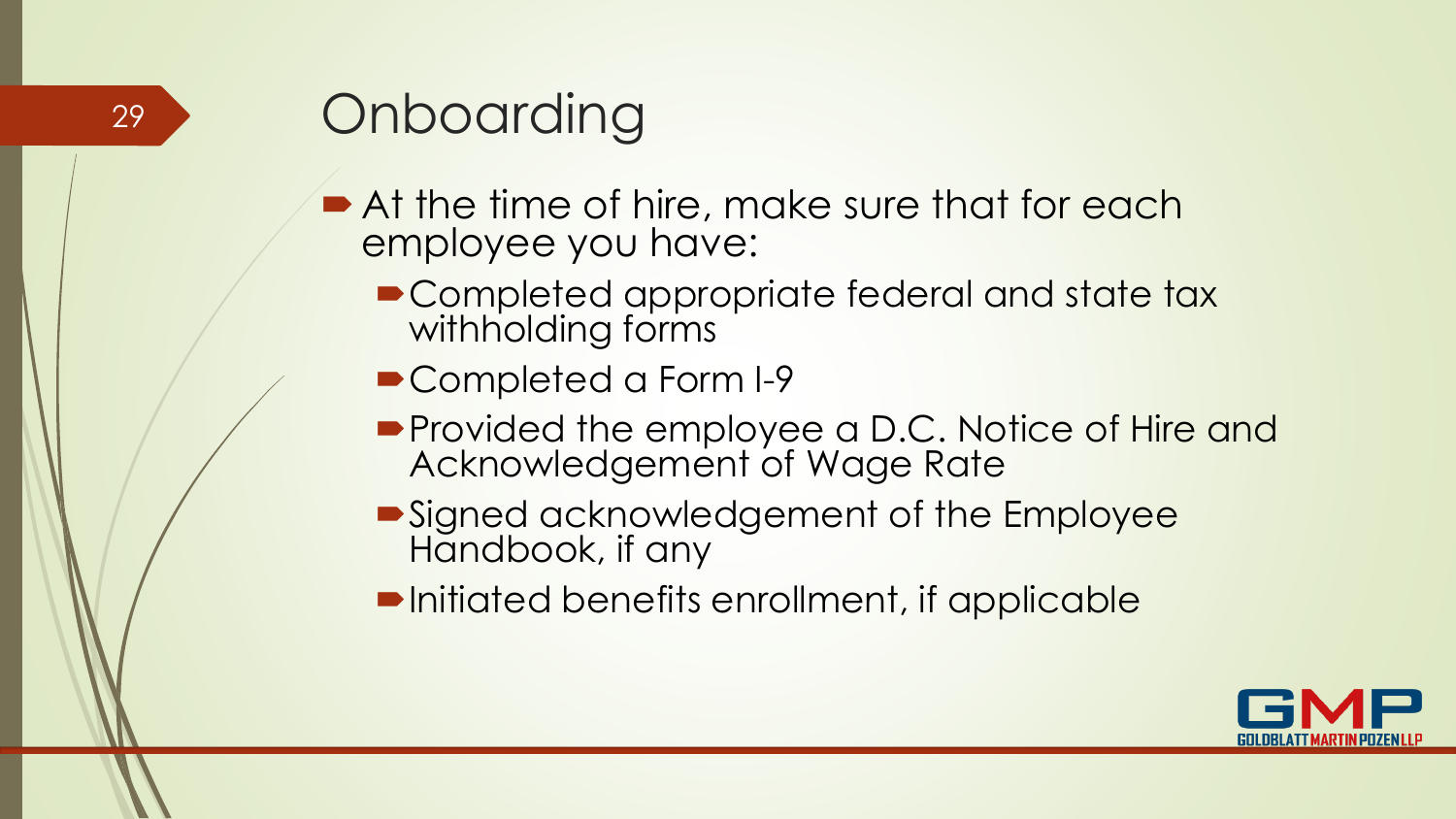# <sup>30</sup> Discipline

- Uniformly and consistently apply rules and policies.
- Issue written disciplinary forms for policy violations, which should include:
	- Type of disciplinary action
	- Type of policy violation
	- Details of time/attendance, if relevant
	- Expectation for corrective action by the employee
	- Employee's comments, if any
	- Disclaimer regarding consequences of further misconduct
- Obtain employee or witness signatures on all disciplinary forms.

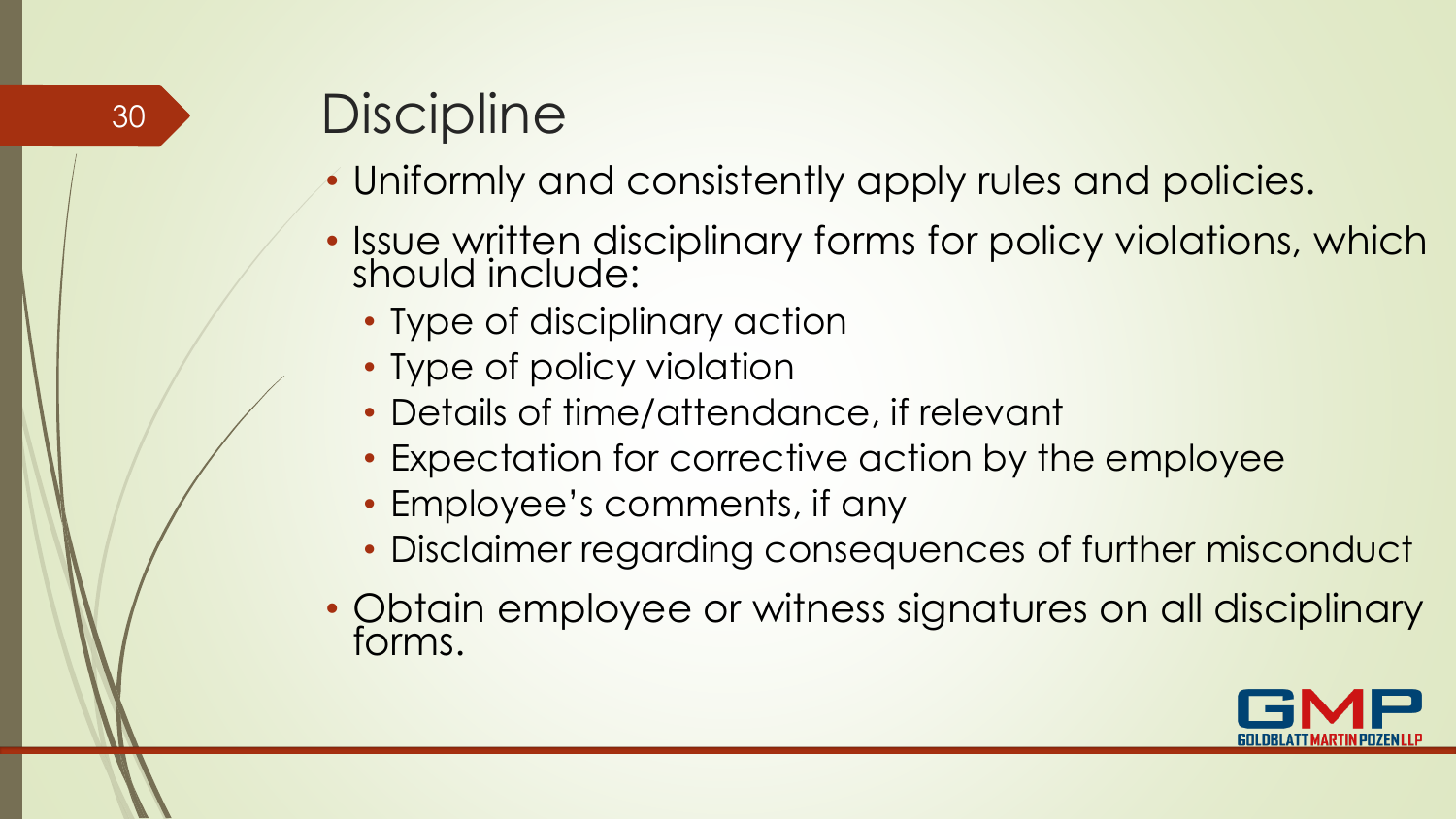# 31 **Jermination**

- I recommend providing the employee with a written termination letter, but it is not required.
- Bring a witness to the termination meeting.
- Be prepared to prove any specific reason provided for termination.
- When an employee is terminated, wages are due the next working day, or 4 days if the employee owes money.

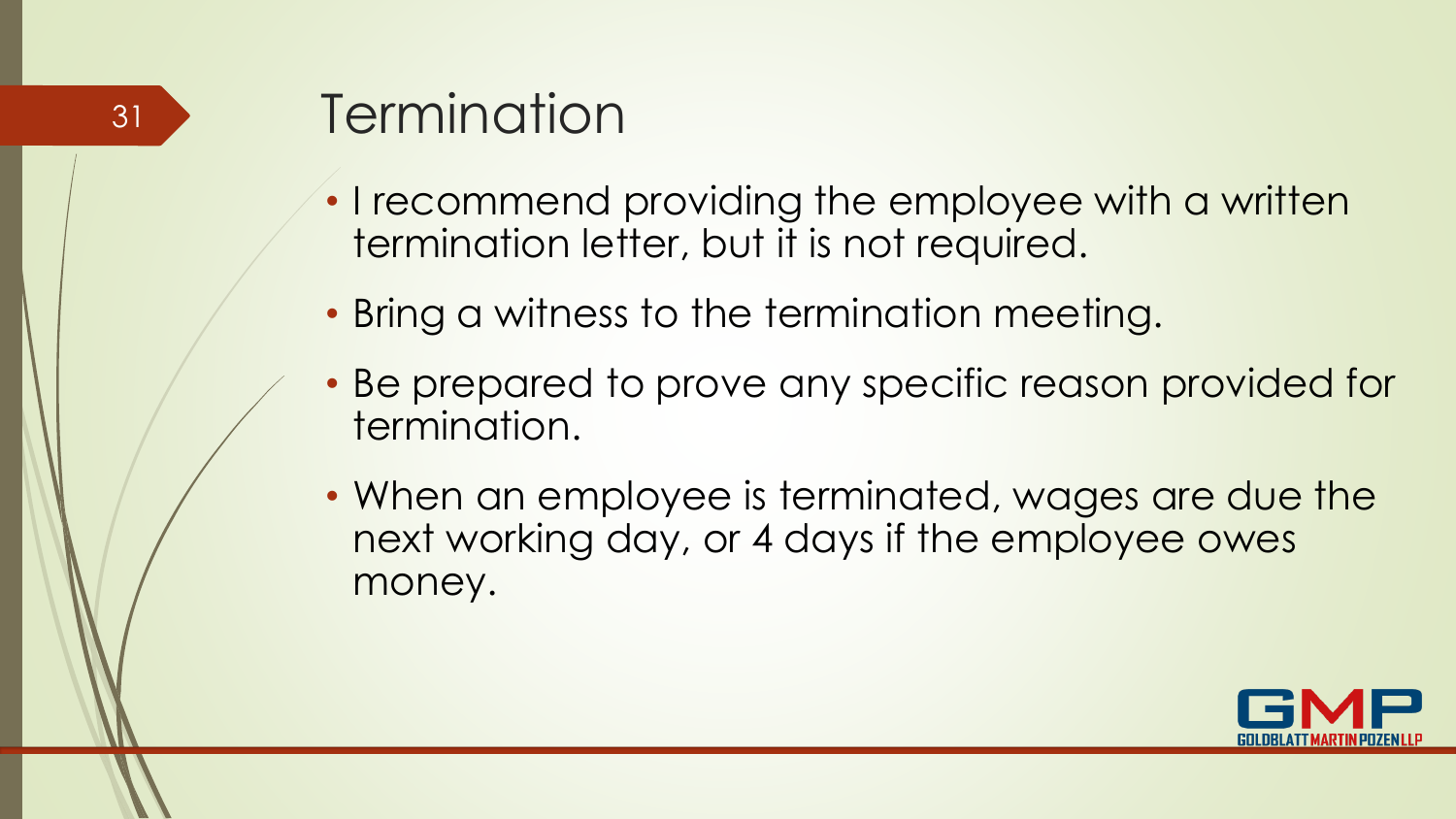# Resignation

- Ask for a resignation letter.
- **If the employee refuses to provide a letter, document** your communication with the employee in a written memo.
- **If the employee stops appearing at work, issue the** employee a letter ending employment due to job abandonment.
- When an employee quits or resigns, wages are due the next regular payday or within 7 days, whichever is earlier.

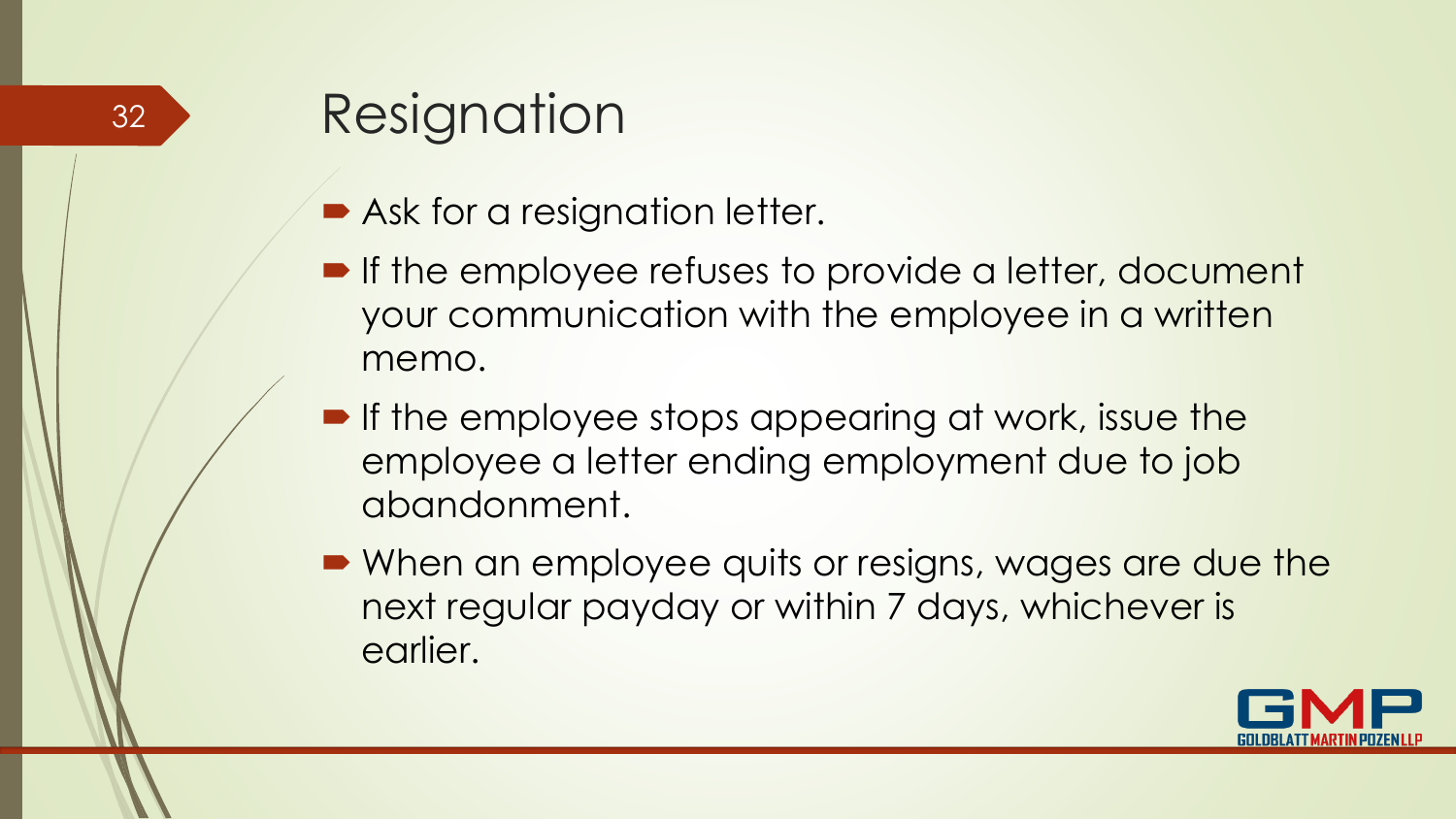#### Severance Agreements

- Always draft a written agreement, which should include provisions for:
	- **Confidentiality**
	- Release of claims
	- Non-disparagement
	- **Enforcement, including recovery of compensation**
	- **Detter of voluntary resignation**
- The severance pay may be a lump sum and should be tied to length of employment.